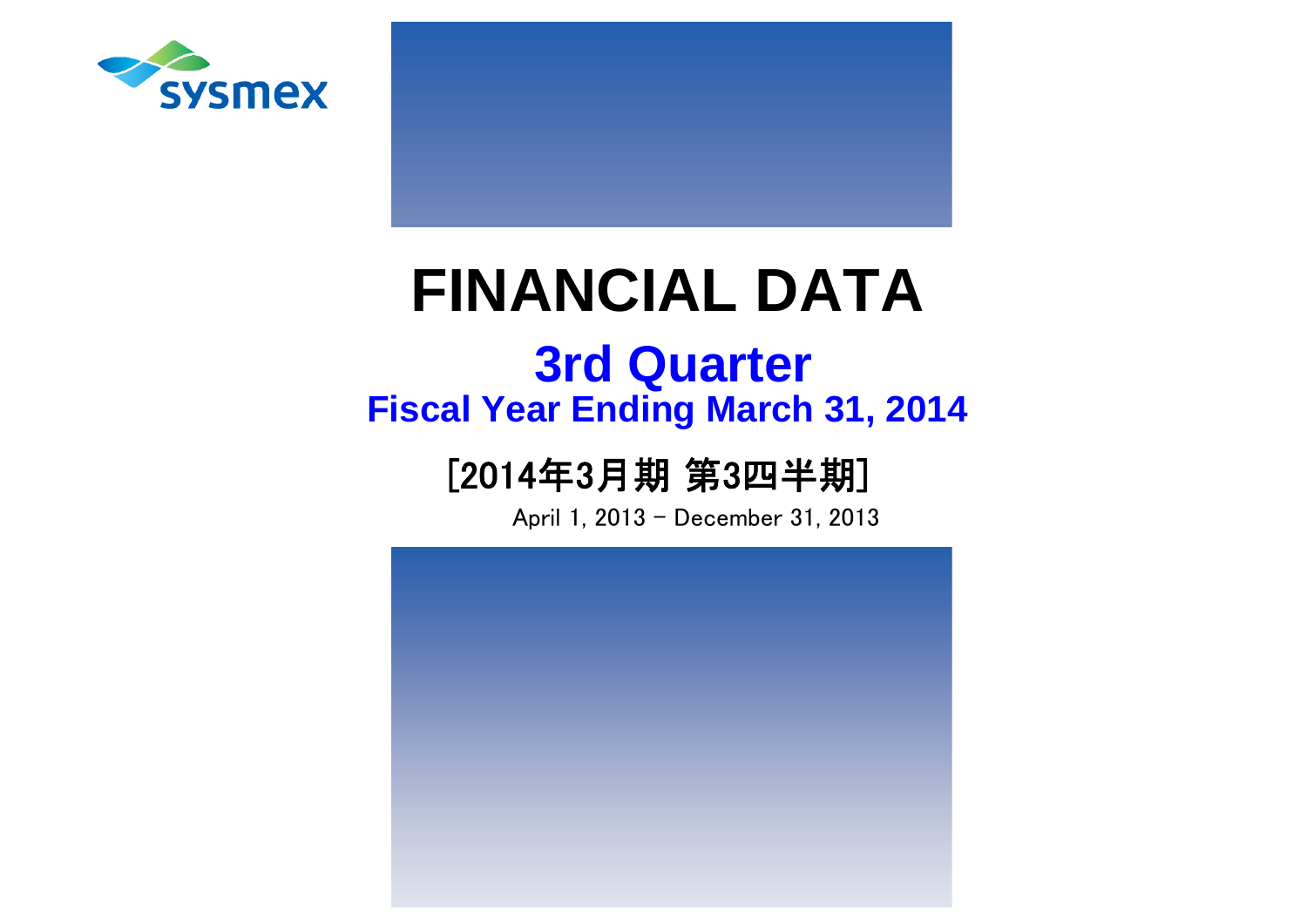| <連結データ>           | $<$ Consolidated Data $>$                                                                                                             |    |
|-------------------|---------------------------------------------------------------------------------------------------------------------------------------|----|
| 連結決算概要            | <b>Financial Summary (Consolidated)</b>                                                                                               |    |
| 連結貸借対照表           | <b>Consolidated Balance Sheets</b>                                                                                                    | 3  |
| 連結損益計算書           | <b>Consolidated Income Statement</b>                                                                                                  | 5  |
| 連結キャッシュフロー計算書     | <b>Consolidated Cash Flow Statement</b>                                                                                               | 6  |
| 地域別・事業別・品目別売上高    | Net Sales by Destination, Business and Product type                                                                                   | 8  |
| 地域別·事業別売上高        | <b>Net Sales by Destination and Business</b>                                                                                          | 9  |
| 地域別・品目別売上高        | Net Sales by Destination and Product type                                                                                             | 12 |
| 所在地別売上高および営業利益の状況 | Net Sales and Operating Income (Loss) by Geographical Region<br>(Net Sales and Operating Income (Loss) of Subsidiaries in the Region) | 13 |

**CONTENTS** 

目次

| <単独データ>  | $\leq$ Non-consolidated Data $>$   |    |
|----------|------------------------------------|----|
| 主要単独財務指標 | Non-Consolidated Financial Summary | 14 |

| <関連データ>      | $\leq$ Associated Data $>$                      |    |  |  |  |  |  |  |
|--------------|-------------------------------------------------|----|--|--|--|--|--|--|
| 株式情報         | <b>Stock Information</b>                        | 15 |  |  |  |  |  |  |
| 会社概要         | <b>Corporate Data</b>                           | 16 |  |  |  |  |  |  |
| 連結子会社および関連会社 | <b>Consolidated Subsidiaries and Affiliates</b> | 17 |  |  |  |  |  |  |

● 2014年3月期第3四半期中にアイノスティクス ゲーエムベーハ一及びその関係会社を子会社化しま した。 ● In the 3rd quarter of the fiscal year ending March 31, 2014, Inostics GmbH and its affiliated companies were converted to subsidiaries. ● 2014年3月期第2四半期中にパルテック ゲーエムベーハー ゲルリッツ及びその関係会社の持分を 取得し、子会社化しました。● In the 2nd quarter of the fiscal year ending March 31, 2014, Sysmex acquired Partec GmbH Görlitz and its ownership in affiliated companies and converted these companies to subsidiaries. ● 2014年3月期第1四半期の連結決算より、シスメックスビジネスサポート株式会社、シスメックスコ リアの業績が反映されています。● At the beginning of 1st quarter of fiscal year ending March 31, 2014, the consolidated figures include The results of Sysmex Business Support Co., Ltd. and Sysmex Korea Co., Ltd. ● 2011年4月1日付で1株を2株に株式分割を実施しました。 ● The shares of shareholders was split two for one on April 1, 2011. ● 2011年3月期第4四半期の連結決算よりシスメックスフィリピン、シスメックスロシアの業績が反映 されています。● At the beginning of 4th quarter of fiscal year ended March 31, 2011, the consolidated figures include the results of Sysmex Philippines Inc and Sysmex RUS LLC. ● 2011年3月期第3四半期の連結決算よりハイフェンバイオメッドの業績が反映されています。 ● At the beginning of 3rd quarter of fiscal year ended March 31, 2011, the consolidated figures include the results of HYPHEN BioMed, SAS. ● 2010年3月期第4四半期の連結決算よりヒタド、シスメックスエスパーニャ、シスメックスベトナム の業績が反映されています。 ● At the beginning of 4th quarter of fiscal year ended March 31, 2010, the consolidated figures include the results of HITADO GmbH, Sysmex Espana S.L., Sysmex Vietnam Company Limited. ● 2010年3月期第1四半期の連結決算よりシスメックスベルギー、シスメックスオランダの業績が反映 されています。

● At the beginning of 1st quarter of fiscal year ended March 31, 2010, the consolidated figures include the results of Sysmex Belgium N.V, Sysmex Nederland B.V.

#### 本資料のうち、業績見通し等に記載されている各数値は、現在入手可能な情報による判断および仮 定に基づき算出しており、判断や仮定に内在する不確定性および今後の事業運営や内外の状況変化により、実際の業績等が見通しの数値と大きく異なる可能性があります。

#### Forward-looking Statements

This material contains forward-looking statements about Sysmex Corporation and its group companies (the Sysmex Group). These forward-looking statements are based on current judgments and assumptions of the Sysmex Group in light of the information currently available to it, and involve known and unknown risks, uncertainties and other factors, including but not limited to: global economic conditions, competitive situations and changes in exchange rates. Such risks, uncertainties and other factors may cause our actual results, performance, achievements or financial position to be materially different from any future results, performance, achievements or financial position expressed or implied by these forward-looking statements.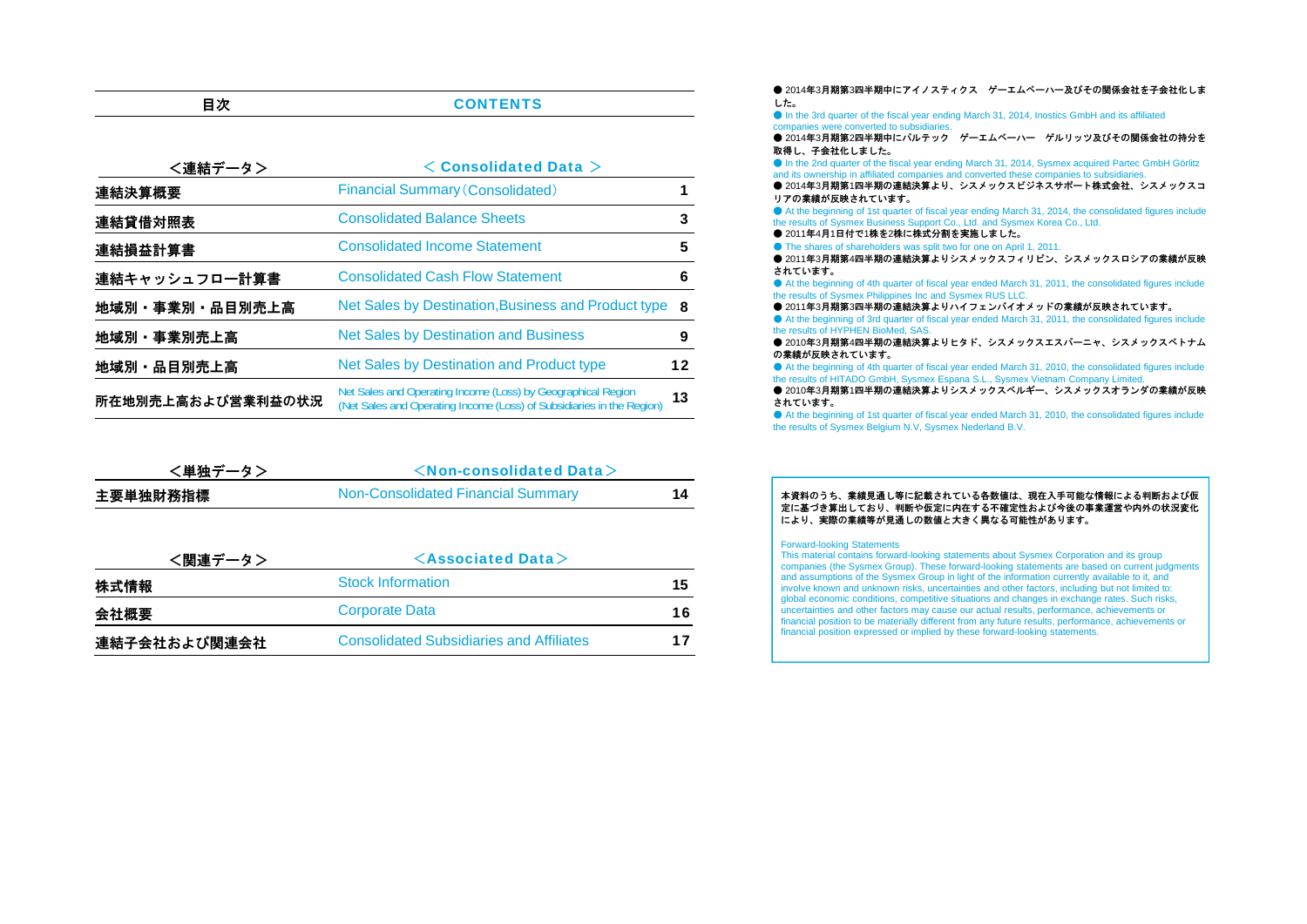### 連結データ

Consolidated Data

### 連結決算概要[第3四半期累計]

Financial Summary(Consolidated) [3rd Quarter]

|            |                                       |                                  |           |           |           |           |           | $(Y \text{ million})$ (Ratio: %) |
|------------|---------------------------------------|----------------------------------|-----------|-----------|-----------|-----------|-----------|----------------------------------|
|            |                                       | 決算期 Fiscal Term                  | 2010.3 3Q | 2011.3 30 | 2012.3 30 | 2013.3 3Q | 2014.3 3Q | 2014.3 通期予想                      |
| 項目 Item    |                                       |                                  |           |           |           |           |           | (Forecast)                       |
| 売上高        | <b>Net Sales</b>                      | $($ 百万円) $($ ¥ million)          | 83.162    | 89.712    | 96.913    | 101.383   | 129,849   | 180,000                          |
| 売上総利益      | <b>Gross Profit</b>                   | (百万円) (¥ million)                | 53.648    | 57.737    | 61.130    | 63.848    | 82.702    | 113,000                          |
| 営業利益       | <b>Operating Income</b>               | $($ 百万円 $)$ (\ $\angle$ million) | 11.132    | 13.449    | 13.654    | 15.192    | 22,123    | 30,000                           |
| 経常利益       | <b>Ordinary Income</b>                | (百万円)<br>$(*$ million)           | 11.081    | 12.894    | 13.226    | 15.568    | 23.159    | 30,000                           |
| 当期純利益      | Net Income                            | $($ 百万円) $($ ¥ million)          | 6.741     | 8.031     | 8.584     | 9.518     | 14.002    | 18,500                           |
| 1株当たり当期純利益 | Net Income per Share                  | (円)<br>$(\c{4})$                 | 131.75    | 156.51    | 83.55     | 92.49     | 135.46    | 178.99                           |
| 自己資本当期純利益率 | Return on Equity [ROE]                | (96)                             |           |           |           |           |           | 14.6                             |
| 売上総利益率     | <b>Gross Profit per Net Sales</b>     | (96)                             | 64.5      | 64.4      | 63.1      | 63.0      | 63.7      | 62.8                             |
| 売上高営業利益率   | <b>Operating Income per Net Sales</b> | (96)                             | 13.4      | 15.0      | 14.1      | 15.0      | 17.0      | 16.7                             |
| 売上高経常利益率   | <b>Ordinary Income per Net Sales</b>  | (96)                             | 13.3      | 14.4      | 13.6      | 15.4      | 17.8      | 16.7                             |
| 売上高当期純利益率  | Net Income per Net Sales              | (96)                             | 8.1       | 9.0       | 8.9       | 9.4       | 10.8      | 10.3                             |

| 項目 Item     |                              |       | 決算期 Fiscal Term          | 2010.3 3Q | 2011.3 3Q | 2012.3 30 | 2013.3 3Q | 2014.3 3Q | 増減<br>(Variance) |
|-------------|------------------------------|-------|--------------------------|-----------|-----------|-----------|-----------|-----------|------------------|
| 資本金         | Capital Stock                |       | $($ 百万円 $)$ (\; million) | 8.751     | 8.997     | 9.136     | 9.471     | 10.138    | 667              |
| 自己株控除後期末株式数 | Number of Shares Outstanding | (千株)  | (thousand shares)        | 51.213.1  | 51.338.5  | 102.773.5 | 103.010.9 | 103.482.3 | 471.3            |
| 純資産         | <b>Net Assets</b>            |       | $($ 百万円) $($ ¥ million)  | 84.476    | 89.085    | 96.099    | 110.971   | 139,076   | 28.105           |
| 総資産         | <b>Total Assets</b>          | (百万円) | $(\frac{2}{3})$ million  | 120.248   | 121.437   | 130.945   | 152.869   | 198.635   | 45.766           |
| 自己資本比率      | <b>Equity Ratio</b>          | (96)  |                          | 69.6      | 72.7      | 72.9      | 72.2      | 69.8      | $\triangle$ 2.4  |
| 1株当たり純資産    | Net Assets per Share         | (H)   |                          | 1.634.10  | .720.84   | 928.58    | 1.071.61  | .340.29   | 268.68           |

| 項目 Item          |                                                                        |       | 決算期 Fisc                | 2010.3 3Q         | 2011.3 3Q 2012.3 3Q 2013.3 3Q |                   |                   | 2014.330 |
|------------------|------------------------------------------------------------------------|-------|-------------------------|-------------------|-------------------------------|-------------------|-------------------|----------|
| 営業活動によるキャッシュ・フロー | Net Cash Provided by (Used in) Operating Activities (百万円)              |       | $(*)$ million)          | 13.560            | 10.999                        | 9.955             | 16.664            | 22.270   |
| 投資活動によるキャッシュ・フロー | Net Cash Provided by (Used in) Investment Activities (百万円) (¥ million) |       |                         | $\triangle$ 4.177 | $\triangle$ 6.154             | $\triangle$ 7.754 | $\triangle$ 9.445 | ∆28.768l |
| 財務活動によるキャッシュ・フロー | Net Cash Provided by (Used in) Financing Activities                    | (百万円) | $(\frac{2}{3})$ million | $\triangle$ 5.422 | $\triangle$ 3.167             | $\triangle$ 2.701 | $\triangle$ 3.464 | 81       |
| 現金及び現金同等物の期末残高   | Cash and Cash Equivalents at End of Term                               | (百万円) | $(*)$ million)          | 13.195            | 14.491                        | 17.791            | 26.435            | 30,711   |

●通期予想は、2013年11月に修正したものです。 ●Business forecast was revised in November 2013.

1

(百万円) (構成比:%)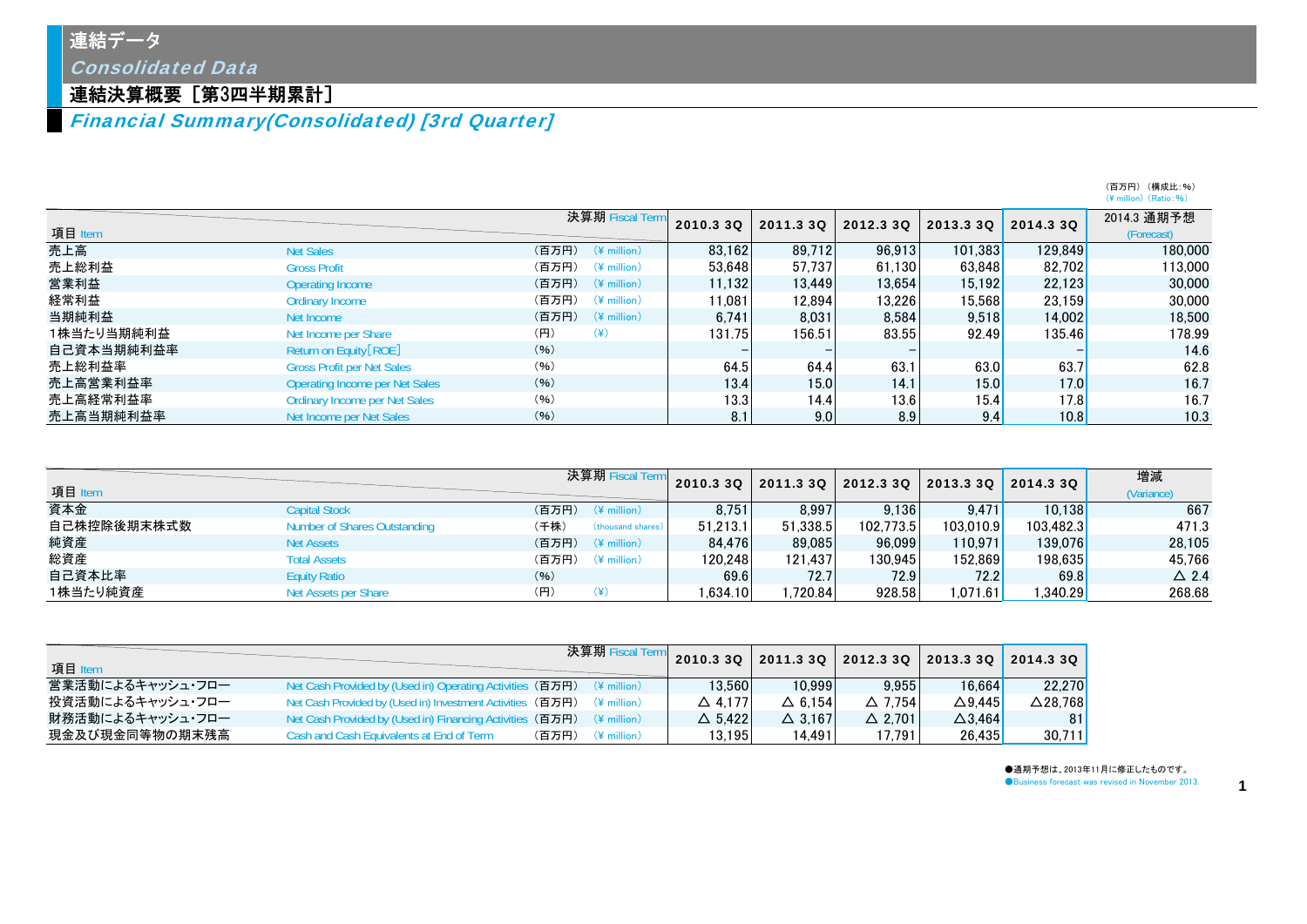#### 換算レート(通期実績) **Average Exchange Rates (Annual)**

|              |     |     | 決算期F |       |       |       | 2010.3 F.Y. 2011.3 F.Y. 2012.3 F.Y. 2013.3 F.Y. | 2014.3 通期予想<br>(Forecast) |
|--------------|-----|-----|------|-------|-------|-------|-------------------------------------------------|---------------------------|
| <b>USFJL</b> | USD | (H) | ¥)   | 92.9  | 85.7  | 79.1  | 83.                                             | 97.9                      |
| ユーロ          | eur | (円) |      | 131.2 | 113.1 | 109.0 | 107.2                                           | 130.0                     |
| 元            | CNY | (H) | (¥)  | 13.6  | 12.8  | 12.4  | 13.2                                            | 16.0                      |
| シンガポールドル     | SGD | (円) |      | 65.1  | 64.3  | 63.   | 66.9                                            | 78.8                      |

## 換算レート(期中平均)

Average Exchange Rates (Periods)

| 項目 Item      |     |     | 決算期 Fisca | 2010.3 3Q | 2011.3 3Q | 2012.3 3Q | 2013.3 3Q | 2014.3 3Q |
|--------------|-----|-----|-----------|-----------|-----------|-----------|-----------|-----------|
| <b>USFIL</b> | USD | (円) |           | 93.6      | 86.8      | 79.0      | 80.0      | 99.4      |
| ユーロ          | EUR | (円) | ′⊻′       | 133.0     | 113.3     | 110.6     | 102.2     | 132.2     |
| 元            | CNY | (円) |           | 13.7      | 12.9      | 12.3      | 12.7      | 16.1      |
| シンガポールドル     | SGD | (円) | $\lambda$ | 65.2      | 64.3      | 63.2      | 64.3      | 79.2      |

#### 設備投資の状況

#### **Capital Expenditure**

| 項目 Item    |                                          | 決算期                              | 2010.3 3Q | 2011.3 3Q | 2012.3 30 | 2013.3 3Q | 2014.3 3Q | 2014.3 通期予想<br>(Forecast) |
|------------|------------------------------------------|----------------------------------|-----------|-----------|-----------|-----------|-----------|---------------------------|
| 設備投資       | <b>Capital Expenditure</b>               | (百万円)<br>$(*)$ million           | 2,533     | 4.062     | 4,517     | 6.796     | 8,328     | 12,000                    |
| 減価償却費      | Depreciation and Amortization            | (百万円)<br>$(\frac{2}{3})$ million | 5.149     | 5.076     | 5.260     | 5.775     | 7.178     | 8,500                     |
| 研究開発費      | <b>R&amp;D Expenditure</b>               | (百万円)<br>$(*)$ million)          | 8.123     | 9.180     | 8,874     | 8,872     | 9.728     | 13,500                    |
| 研究開発費対売上比率 | <b>R&amp;D Expenditure per Net Sales</b> | (96)                             | 9.8       | 10.7      | 9.2       | 8.8       |           | 7.5                       |

●通期予想は、2013年11月に修正したものです。 **Business forecast was revised in November 2013.**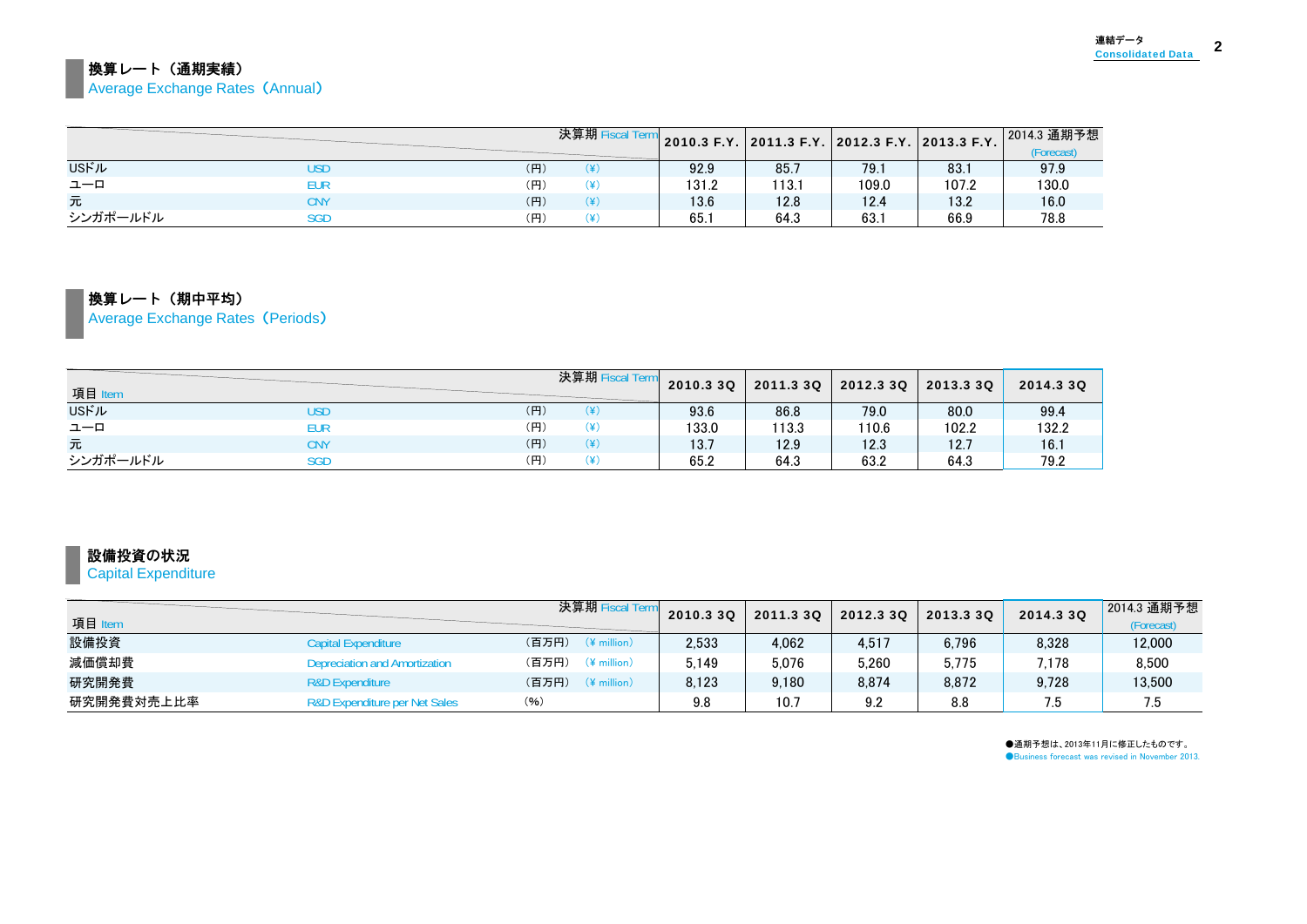## <mark>連結貸借対照表</mark>

#### Consolidated Balance Sheets

#### 資産の部

Assets Section

|                | 2010.3 F.Y.<br>2011.3 F.Y.                |                 | 2012.3 F.Y.  |                 | 2013.3 F.Y.  |                 | 2014.3 3Q    |               | 増減              |               |              |                 |
|----------------|-------------------------------------------|-----------------|--------------|-----------------|--------------|-----------------|--------------|---------------|-----------------|---------------|--------------|-----------------|
| 項目 Item        |                                           |                 | %            |                 | $\%$         |                 | %            |               | %               |               | %            | (Variance)      |
| 流動資産           | <b>Current Assets</b>                     | 70,870          | 58.7         | 79.931          | 61.5         | 90,160          | 63.4         | 114.411       | 66.1            | 117,765       | 59.3         | 3,354           |
| 現金及び預金         | <b>Cash and Deposits</b>                  | 13,835          | 11.5         | 18,950          | 14.6         | 21,362          | 15.0         | 33.830        | 19.6            | 30,917        | 15.6         | $\Delta$ 2.913  |
| 受取手形及び売掛金      | Notes and Accounts Receivable-trade       | 30,507          | 25.3         | 32.063          | 24.7         | 36,218          | 25.5         | 41.254        | 23.8            | 40.814        | 20.5         | $\triangle$ 440 |
| リース債権及びリース投資資産 | <b>Lease Investment Assets</b>            | 1,253           | 1.0          | 1.762           | 1.4          | 2,576           | 1.8          | 3,262         | 1.9             | 3.712         | 1.9          | 450             |
| 有価証券           | <b>Marketable Securities</b>              | 134             | 0.1          | 178             | 0.1          | 745             | 0.5          | 627           | 0.4             | 77            |              | $\triangle$ 550 |
| たな卸資産          | Inventories                               | 18,777          | 15.6         | 19,810          | 15.2         | 21,843          | 15.4         | 25,940        | 15.0            | 31,293        | 15.8         | 5,353           |
| 繰延税金資産         | <b>Deferred Tax Assets</b>                | 4.657           | 3.9          | 4.925           | 3.8          | 5.129           | 3.6          | 6.029         | 3.5             | 7.291         | 3.7          | 1,262           |
| 前払費用           | <b>Prepaid Expenses</b>                   | 1,063           | 0.9          | 1,054           | 0.8          | 1,330           | 0.9          | 1,342         | 0.8             | 1,499         | 0.8          | 157             |
| 短期貸付金          | <b>Short-term Loans Receivable</b>        | 3               | 0.0          |                 |              |                 |              | 43            |                 | 24            | 0.0          | $\triangle$ 19  |
| その他            | <b>Others</b>                             | 1.021           | 0.8          | 1.554           | 1.2          | 1.302           | 0.9          | 2.603         | 1.5             | 2.931         | 1.5          | 328             |
| 貸倒引当金          | <b>Allowance for Doubtful Accounts</b>    | $\triangle$ 384 | $\Delta$ 0.3 | $\triangle$ 370 | $\Delta$ 0.3 | $\triangle$ 350 | $\Delta$ 0.2 | $\Delta$ 523  | $\triangle$ 0.3 | $\Delta$ 796  | $\Delta$ 0.4 | $\triangle$ 273 |
| 固定資産           | <b>Noncurrent Assets</b>                  | 49,832          | 41.3         | 50.128          | 38.5         | 52,124          | 36.6         | 58.599        | 33.9            | 80,869        | 40.7         | 22,270          |
| 有形固定資産         | <b>Property, Plant and Equipment</b>      | 36,013          | 29.8         | 36.231          | 27.9         | 39,839          | 28.0         | 45.478        | 26.3            | 51,589        | 26.0         | 6.111           |
| 建物及び構築物        | <b>Buildings and Structures</b>           | 15,827          | 13.1         | 15,232          | 11.7         | 16,736          | 11.8         | 18.652        | 10.8            | 18.606        | 9.4          | $\triangle$ 46  |
| 機械装置及び運搬具      | Machinery, Equipment and Vehicles, Net    | 2,056           | 1.7          | 2,393           | 1.8          | 2,609           | 1.8          | 3.102         | 1.8             | 3,005         | 1.5          | $\triangle$ 97  |
| 工具、器具及び備品      | <b>Tools. Furniture and Fixtures. Net</b> | 8,290           | 6.9          | 9.432           | 7.3          | 9.857           | 6.9          | 12.353        | 7.1             | 15,250        | 7.7          | 2.897           |
| 土地             | Land                                      | 7,897           | 6.5          | 7.892           | 6.1          | 8.893           | 6.3          | 10.023        | 5.8             | 11.193        | 5.6          | 1,170           |
| リース資産          | Lease Assets, Net                         | 1,667           | 1.4          | 1.137           | 0.9          | 618             | 0.4          | 525           | 0.3             | 623           | 0.3          | 98              |
| 建設仮勘定          | <b>Construction in Progress</b>           | 274             | 0.2          | 143             | 0.1          | 1.124           | 0.8          | 821           | 0.5             | 2,910         | 1.5          | 2,089           |
| 無形固定資産         | <b>Intangible Assets</b>                  | 6.218           | 5.2          | 6.646           | 5.1          | 6.903           | 4.9          | 6.885         | 4.0             | 21.511        | 10.8         | 14.626          |
| のれん            | Goodwill                                  | 1.741           | 1.4          | 1.830           | 1.4          | 2.194           | 1.5          | 1,790         | 1.0             | 15.131        | 7.6          | 13.341          |
| ソフトウェア         | Software                                  | 4,236           | 3.5          | 4.584           | 3.5          | 4,447           | 3.1          | 4,654         | 2.7             | 5,413         | 2.7          | 759             |
| その他            | <b>Others</b>                             | 240             | 0.2          | 231             | 0.2          | 262             | 0.2          | 440           | 0.3             | 966           | 0.5          | 526             |
| 投資その他の資産       | <b>Investments and Other Assets</b>       | 7,599           | 6.3          | 7.250           | 5.6          | 5.381           | 3.8          | 6.234         | 3.6             | 7.769         | 3.9          | 1,535           |
| 投資有価証券         | <b>Investment Securities</b>              | 3,348           | 2.8          | 3.101           | 2.4          | 3,259           | 2.3          | 4,035         | 2.3             | 5,159         | 2.6          | 1,124           |
| 長期貸付金          | Long-term Loans Receivable                |                 | 0.0          |                 |              | 14              |              | 14            |                 | 41            | 0.0          | 27              |
| 長期前払費用         | <b>Long-term Prepaid Expenses</b>         | 317             | 0.3          | 310             | 0.2          | 318             | 0.2          | 323           | 0.2             | 357           | 0.2          | 34              |
| 投資不動産          | <b>Real Estate for Investment</b>         | 2,102           | 1.7          | 2.106           | 1.6          |                 |              |               |                 |               |              |                 |
| 前払年金費用         | <b>Prepaid Pension Cost</b>               |                 |              |                 |              |                 |              |               |                 |               |              |                 |
| その他            | <b>Others</b>                             | 1.715           | 1.4          | 1.616           | 1.2          | 1.704           | 1.2          | 1.739         | 1.0             | 2,076         | 1.0          | 337             |
| 繰延税金資産         | <b>Deferred Tax Assets</b>                | 115             | 0.1          | 116             | 0.1          | 87              | 0.1          | 125           | 0.1             | 137           | 0.1          | 12              |
| 貸倒引当金          | <b>Allowance for Doubtful Accounts</b>    | $\triangle 3$   |              | $\triangle 3$   |              | $\triangle 3$   |              | $\triangle 3$ |                 | $\triangle 3$ | 0.0          |                 |
| 資産合計           | <b>Total Assets</b>                       | 120.702         | 100.0        | 130.059         | 100.0        | 142.285         | 100.0        | 173.010       | 100.0           | 198.635       | 100.0        | 25,625          |

(百万円) (構成比:%)<br>(¥ million) (Ratio:%)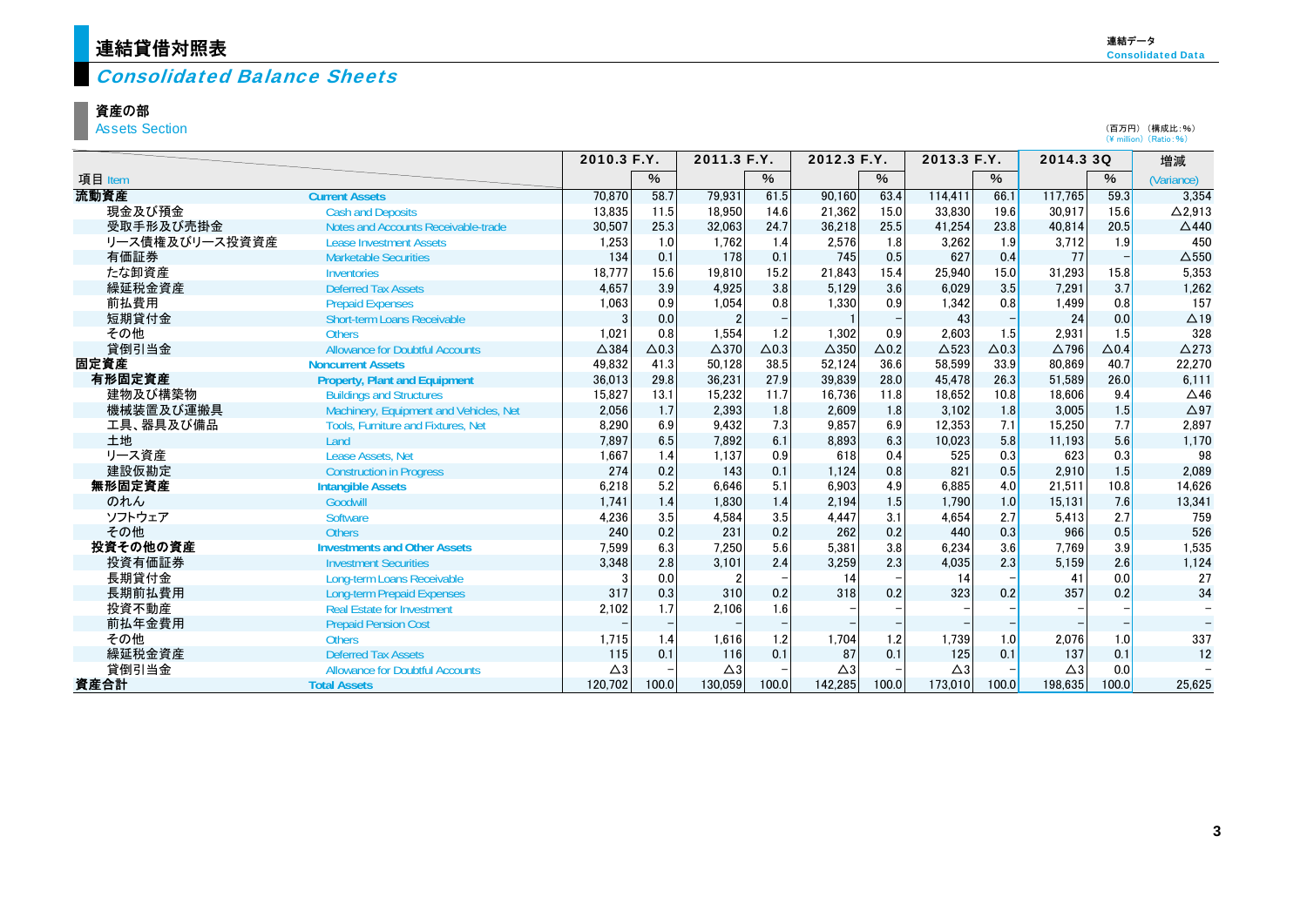(百万円) (構成比:%)

|              |                                                       |                 |       |                 |                 |                 |                 |                 |               |              |              | $(Y \text{ million})$ (Ratio: %) |  |
|--------------|-------------------------------------------------------|-----------------|-------|-----------------|-----------------|-----------------|-----------------|-----------------|---------------|--------------|--------------|----------------------------------|--|
|              | 決算期 Fiscal Term                                       | 2010.3 F.Y.     |       | 2011.3 F.Y.     |                 | 2012.3 F.Y.     |                 | 2013.3 F.Y.     |               | 2014.3 3Q    |              | 増減                               |  |
| 項目 Item      |                                                       |                 | %     |                 | $\frac{0}{6}$   |                 | %               |                 | $\frac{0}{6}$ |              | $\%$         | (Variance)                       |  |
| 流動負債         | <b>Current Liabilities</b>                            | 29,587          | 24.5  | 30,992          | 23.8            | 34.728          | 24.4            | 45.424          | 26.3          | 49,565       | 25.0         | 4.141                            |  |
| 支払手形及び買掛金    | Notes and Accounts Pavable-trade                      | 10,233          | 8.5   | 11.574          | 8.9             | 12.176          | 8.6             | 14,832          | 8.6           | 12.688       | 6.4          | $\Delta$ 2.144                   |  |
| 短期借入金        | <b>Short-term Loans Payable</b>                       | 16              | 0.0   | 310             | 0.2             | 5               |                 | 3               |               | 4.173        | 2.1          | 4.170                            |  |
| リース債務        | <b>Current Portion of Lease Obligations</b>           | 1,223           | 1.0   | 594             | 0.5             | 252             | 0.2             | 53              |               | 46           | 0.0          | $\Delta$ 7                       |  |
| 未払法人税等       | <b>Income Taxes Payable</b>                           | 2,447           | 2.0   | 2,728           | 2.1             | 2,776           | 2.0             | 3,982           | 2.3           | 4,783        | 2.4          | 801                              |  |
| 繰延税金負債       | <b>Deferred Tax Liabilities</b>                       |                 | 0.0   |                 |                 |                 |                 |                 |               | 25           | 0.0          | 19                               |  |
| 未払費用         | <b>Accrued Expenses</b>                               | 4,077           | 3.4   | 4.156           | 3.2             | 4,417           | 3.1             | 5,598           | 3.2           | 8,208        | 4.1          | 2.610                            |  |
| 賞与引当金        | <b>Provision for Bonuses</b>                          | 2,936           | 2.4   | 3.277           | 2.5             | 3.622           | 2.5             | 4.043           | 2.3           | 3,440        | 1.7          | $\triangle$ 603                  |  |
| 役員賞与引当金      | <b>Provision for Directors' Bonuses</b>               | 190             | 0.2   | 207             | 0.2             | 248             | 0.2             | 265             | 0.2           | 189          | 0.1          | $\Delta$ 76                      |  |
| 製品保証引当金      | <b>Provision for Product Warranties</b>               | 149             | 0.1   | 128             | 0.1             | 157             | 0.1             | 175             | 0.1           | 242          | 0.1          | 67                               |  |
| その他          | <b>Others</b>                                         | 8,309           | 6.9   | 8,013           | 6.2             | 11,070          | 7.8             | 16,462          | 9.5           | 15,764       | 7.9          | $\triangle$ 698                  |  |
| 固定負債         | <b>Noncurrent Liabilities</b>                         | 3,978           | 3.3   | 4,834           | 3.7             | 5.053           | 3.6             | 8,432           | 4.9           | 9,994        | 5.0          | 1,562                            |  |
| 長期借入金        | Long-term Loans Payable                               | 3               | 0.0   | 11              |                 |                 |                 |                 |               | 101          | 0.1          | 100                              |  |
| リース債務        | <b>Lease Obligations</b>                              | 805             | 0.7   | 551             | 0.4             | 257             | 0.2             | 245             | 0.1           | 278          | 0.1          | 33                               |  |
| 繰延税金負債       | <b>Deferred Tax Liabilities</b>                       | 681             | 0.6   | 1.454           | 1.1             | 1.759           | 1.2             | 3.074           | 1.8           | 4,377        | 2.2          | 1.303                            |  |
| 退職給付引当金      | <b>Provision for Retirement Benefits</b>              | 639             | 0.5   | 751             | 0.6             | 1,263           | 0.9             | 1.747           | 1.0           | 1.858        | 0.9          | 111                              |  |
| 役員退職慰労引当金    | <b>Provision for Directors' Retirement Benefits</b>   | 160             | 0.1   | 160             | 0.1             | 160             | 0.1             | 160             | 0.1           | 102          | 0.1          | $\triangle$ 58                   |  |
| その他          | <b>Others</b>                                         | 1,688           | 1.4   | 1,905           | 1.5             | 1.607           | 1.1             | 3.203           | 1.9           | 3,276        | 1.6          | 73                               |  |
| 負債合計         | <b>Total Liabilities</b>                              | 33,565          | 27.8  | 35,827          | 27.5            | 39.782          | 28.0            | 53,857          | 31.1          | 59,559       | 30.0         | 5.702                            |  |
| 株主資本         | <b>Shareholders' Equity</b>                           | 88,660          | 73.5  | 97.433          | 74.9            | 106,543         | 74.9            | 118,050         | 68.2          | 128,354      | 64.6         | 10,304                           |  |
| 資本金          | <b>Capital Stock</b>                                  | 8.824           | 7.3   | 9.041           | 7.0             | 9.187           | 6.5             | 9.711           | 5.6           | 10.138       | 5.1          | 427                              |  |
| 資本剰余金        | <b>Capital Surplus</b>                                | 13,763          | 11.4  | 13,981          | 10.7            | 14,127          | 9.9             | 14.651          | 8.5           | 15,078       | 7.6          | 427                              |  |
| 利益剰余金        | <b>Retained Earnings</b>                              | 66,276          | 54.9  | 74.662          | 57.4            | 83.484          | 58.7            | 93.947          | 54.3          | 103.405      | 52.1         | 9.458                            |  |
| 自己株式         | <b>Treasury Stock</b>                                 | $\triangle$ 204 |       | $\triangle$ 252 | $\Delta$ 0.2    | $\triangle$ 255 | $\Delta$ 0.2    | $\triangle$ 259 | $\Delta 0.2$  | $\Delta$ 268 | $\Delta$ 0.1 | $\triangle$ 9                    |  |
| その他の包括利益累計額  | Other Comprehensive Income                            | $\Delta$ 2,303  |       | $\Delta$ 3,899  | $\triangle$ 3.0 | $\Delta$ 4,709  | $\triangle$ 3.3 | 749             | 0.4           | 10.341       | 5.2          | 9.592                            |  |
| その他有価証券評価差額金 | Valuation Difference on Available-for-sale Securities | 270             | 0.2   | 185             | 0.1             | 426             | 0.3             | 708             | 0.4           | 1.433        | 0.7          | 725                              |  |
| 繰延ヘッジ損益      | Deferred Gains or Losses on Hedges                    | $\triangle$ 13  |       | $\Delta$ 13     |                 |                 |                 |                 |               |              |              |                                  |  |
| 為替換算調整勘定     | <b>Foreign Currency Translation Adjustments</b>       | $\Delta$ 2.560  |       | $\Delta$ 4.071  | $\Delta$ 3.1    | $\Delta$ 5.136  | $\Delta$ 3.6    | 41              |               | 8.908        | 4.5          | 8.867                            |  |
| 新株予約権        | <b>Subscription Rights to Shares</b>                  | 666             | 0.6   | 600             | 0.5             | 546             | 0.4             | 353             | 0.2           | 380          | 0.2          | 27                               |  |
| 少数株主持分       | <b>Minority Interests</b>                             | 112             | 0.1   | 98              | 0.1             | 122             | 0.1             | $\Omega$        | 0.0           | $\Omega$     | 0.0          | $\triangle 0$                    |  |
| 純資産合計        | <b>Total Net Assets</b>                               | 87,136          | 72.2  | 94,232          | 72.5            | 102,502         | 72.0            | 119.153         | 68.9          | 139,076      | 70.0         | 19.923                           |  |
| 負債 純資産合計     | <b>Total Liabilities and Net Assets</b>               | 120.702         | 100.0 | 130.059         | 100.0           | 142,285         | 100.0           | 173.010         | 100.0         | 198.635      | 100.0l       | 25.625                           |  |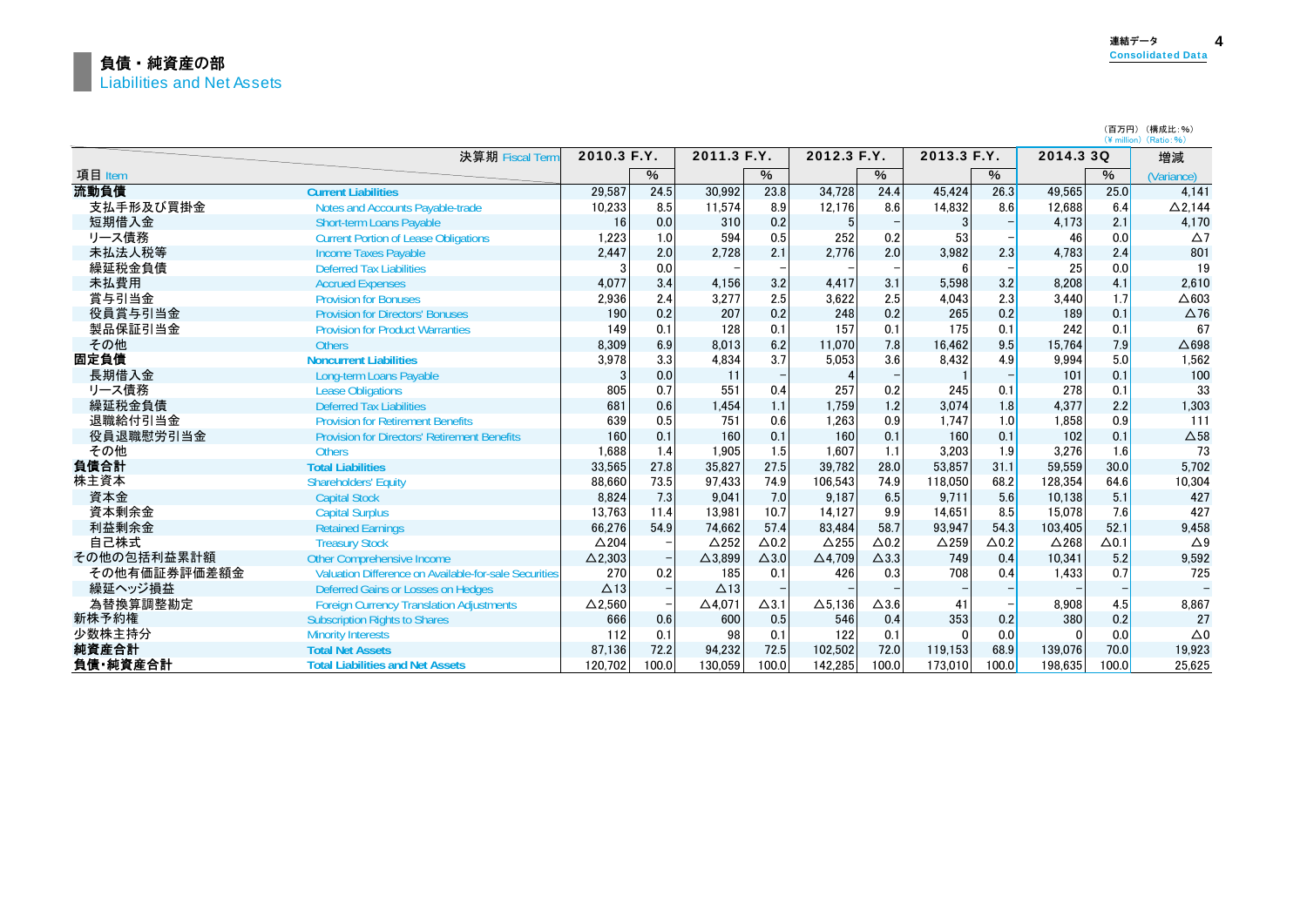## ,<br><mark>連結損益計算書[第3四半期累計]</mark>

## Consolidated Income Statement [3rd Quarter]

| 連結データ                    |  |
|--------------------------|--|
| <b>Consolidated Data</b> |  |

(百万円) (構成比:%)<br>(¥ million)(Ratio:%)

|                     | 決算期 Fiscal Term                                                                        | 2010.3 3Q    |       | 2011.3 3Q      |       | 2012.3 3Q       |                 | 2013.3 3Q |       | 2014.3 3Q    |                 |
|---------------------|----------------------------------------------------------------------------------------|--------------|-------|----------------|-------|-----------------|-----------------|-----------|-------|--------------|-----------------|
| 項目 Item             |                                                                                        |              | $\%$  |                | $\%$  |                 | $\%$            |           | $\%$  |              | $\%$            |
| 売上高                 | <b>Net Sales</b>                                                                       | 83,162       | 100.0 | 89,712         | 100.0 | 96,913          | 100.0           | 101,383   | 100.0 | 129,849      | 100.0           |
| 売上原価                | <b>Cost of Sales</b>                                                                   | 29,514       | 35.5  | 31,975         | 35.6  | 35.782          | 36.9            | 37,534    | 37.0  | 47.146       | 36.3            |
| 売上総利益               | <b>Gross Profit</b>                                                                    | 53.648       | 64.5  | 57.737         | 64.4  | 61.130          | 63.1            | 63.848    | 63.0  | 82.702       | 63.7            |
| 販売費及び一般管理費          | Selling, General and Administrative                                                    | 42,515       | 51.1  | 44,287         | 49.4  | 47,475          | 49.0            | 48,656    | 48.0  | 60,578       | 46.7            |
| 営業利益                | <b>Operating Income</b>                                                                | 11.132       | 13.4  | 13.449         | 15.0  | 13.654          | 14.1            | 15.192    | 15.0  | 22.123       | 17.0            |
| 営業外収益               | Non-Operating Income                                                                   | 645          | 0.8   | 902            | 1.0   | 576             | 0.6             | 487       | 0.5   | 1.187        | 0.9             |
| 受取利息及び配当金           | <b>Interest and Dividend Income</b>                                                    | 127          | 0.2   | 138            | 0.2   | 153             | 0.2             | 134       | 0.1   | 172          | 0.1             |
| 受取ロイヤルティ            | <b>Royalty Income</b>                                                                  | 23           | 0.0   |                |       |                 |                 |           |       |              |                 |
| 投資不動産収入             | Income from Investment Real Estate                                                     | 288          | 0.3   | 295            | 0.3   | 211             |                 |           |       |              | $\frac{1}{1}$   |
| 業務提携契約一時金           | Initial Payment under Business Collaboration Agreement                                 |              |       | 214            | 0.2   |                 |                 |           |       |              |                 |
| 助成金                 | Subsidize revenue                                                                      |              |       |                |       |                 |                 | 171       | 0.2   | 128          | 0.1             |
| 持分法による投資利益          | <b>Equity in Earnings of Affiliates</b>                                                |              |       |                |       |                 |                 |           |       |              |                 |
| 為替差益                | <b>Foreign Exchange Gain</b>                                                           |              |       |                |       |                 |                 | 91        | 0.1   | 755          | 0.6             |
| その他                 | <b>Others</b>                                                                          | 205          | 0.2   | 254            | 0.3   | 210             |                 | 90        | 0.1   | 130          | 0.1             |
| 営業外費用               | <b>Non-Operating Expenses</b>                                                          | 696          | 0.8   | 1,457          | 1.6   | 1,004           | 1.0             | 111       | 0.1   | 151          | 0.1             |
| 支払利息及び割引料           | <b>Interest Expenses</b>                                                               | 186          | 0.2   | 78             | 0.1   | 76              |                 | 46        |       | 23           | 0.0             |
| 営業権償却               | <b>Amortization of Goodwill</b>                                                        |              |       |                |       |                 |                 |           |       |              | ۳               |
| 売上割引                | <b>Sales Discounts</b>                                                                 |              |       |                |       |                 |                 |           |       | 19           | 0.0             |
| 投資不動産維持費            | Maintenance Cost of Investment Real Estate                                             | 121          | 0.1   | 112            | 0.1   | 49              |                 |           |       |              |                 |
| 為替差損                | <b>Foreign Exchange Loss</b>                                                           | 266          | 0.3   | 1,033          | 1.2   | 751             |                 |           |       |              |                 |
| その他                 | <b>Others</b>                                                                          | 121          | 0.1   | 233            | 0.3   | 126             |                 | 65        | 0.1   | 108          | 0.1             |
| 経常利益                | <b>Ordinary Income</b>                                                                 | 11,081       | 13.3  | 12,894         | 14.4  | 13,226          | 13.6            | 15,568    | 15.4  | 23.159       | 17.8            |
| 特別利益                | <b>Extraordinary Profits</b>                                                           | 61           | 0.1   | 20             | 0.0   | 16              |                 | 22        |       | 249          | 0.2             |
| 投資有価証券売却益           | <b>Gain on Sales of Investment Securities</b>                                          |              |       |                |       |                 |                 |           |       |              |                 |
| 固定資産売却益             | <b>Gains on Sale of Noncurrent Assets</b>                                              | 48           | 0.1   | $\overline{A}$ | 0.0   | 12              |                 | 11        |       |              | 0.0             |
| 貸倒引当金戻入額            | <b>Reversal of Allowance for Doubtful Accounts</b>                                     | $\mathbf{q}$ | 0.0   | 12             | 0.0   |                 |                 |           |       |              |                 |
| 持分変動による利益           | Investment Income from Change of Equity                                                |              |       |                |       |                 |                 |           |       |              | $\frac{1}{1}$   |
| その他                 | <b>Others</b>                                                                          |              | 0.0   | 3              | 0.0   | 3               |                 | 10        |       | 242          | 0.2             |
| 特別損失                | <b>Extraordinary Loss</b>                                                              | 514          | 0.6   | 273            | 0.3   | 58              |                 | 291       | 0.3   | 472          | 0.4             |
| 固定資産除売却損            | Loss on Sales and Retirement of Noncurrent Assets                                      | 77           | 0.1   | 47             | 0.1   | 49              |                 | 279       | 0.3   | 78           | 0.1             |
| 減損損失                | <b>Impairment Loss</b>                                                                 |              |       |                |       |                 |                 |           |       | 231          | 0.2             |
| 投資有価証券売却損           | <b>Loss on Sales of Investment Securities</b>                                          |              |       |                |       |                 |                 |           |       |              |                 |
| 投資有価証券等評価損          | <b>Loss on Valuation of Investment Securities</b>                                      | 436          | 0.5   | 38             | 0.0   |                 |                 |           |       | 46           | 0.0             |
| 資産除去債務会計基準の適用に伴う影響額 | Loss on Adjustment for Changes of Accounting Standard for Asset Retirement Obligations |              |       | 187            | 0.2   |                 |                 |           |       |              |                 |
| その他                 | <b>Others</b>                                                                          |              |       |                |       | 9               |                 | 12        |       | 116          | 0.1             |
| 税金等調整前当期純利益         | Income before Income Taxes and Minority Interests                                      | 10,627       | 12.8  | 12.640         | 14.1  | 13,183          | 13.6            | 15,299    | 15.1  | 22.936       | 17.7            |
| 法人税、住民税及び事業税        | <b>Income Taxes-current</b>                                                            | 3.860        | 4.6   | 4.643          | 5.2   | 4.780           | 4.9             | 5,212     | 5.1   | 9.195        | 7.1             |
| 過年度法人税              | <b>Income Taxes for Prior Periods</b>                                                  |              |       |                |       |                 |                 |           |       |              |                 |
| 法人税等調整額             | <b>Income Taxes-deferred</b>                                                           | 12           | 0.0   | $\triangle$ 48 |       | $\triangle$ 194 | $\triangle$ 0.2 | 550       | 0.5   | $\Delta$ 261 | $\triangle$ 0.2 |
| 少数株主損益調整前純利益        | <b>Income before Minority Interests</b>                                                |              |       | 8,046          | 9.0   | 8,597           | 8.9             | 9,535     | 9.4   | 14,002       | 10.8            |
| 少数株主利益又は少数株主損失      | <b>Minority Interest</b>                                                               | 12           | 0.0   | 15             | 0.0   | 13              |                 | 17        |       | $\Delta 0$   | 0.0             |
| 当期純利益               | Net Income                                                                             | 6.741        | 8.1   | 8.031          | 9.0   | 8.584           | 8.9             | 9.518     | 9.4   | 14,002       | 10.8            |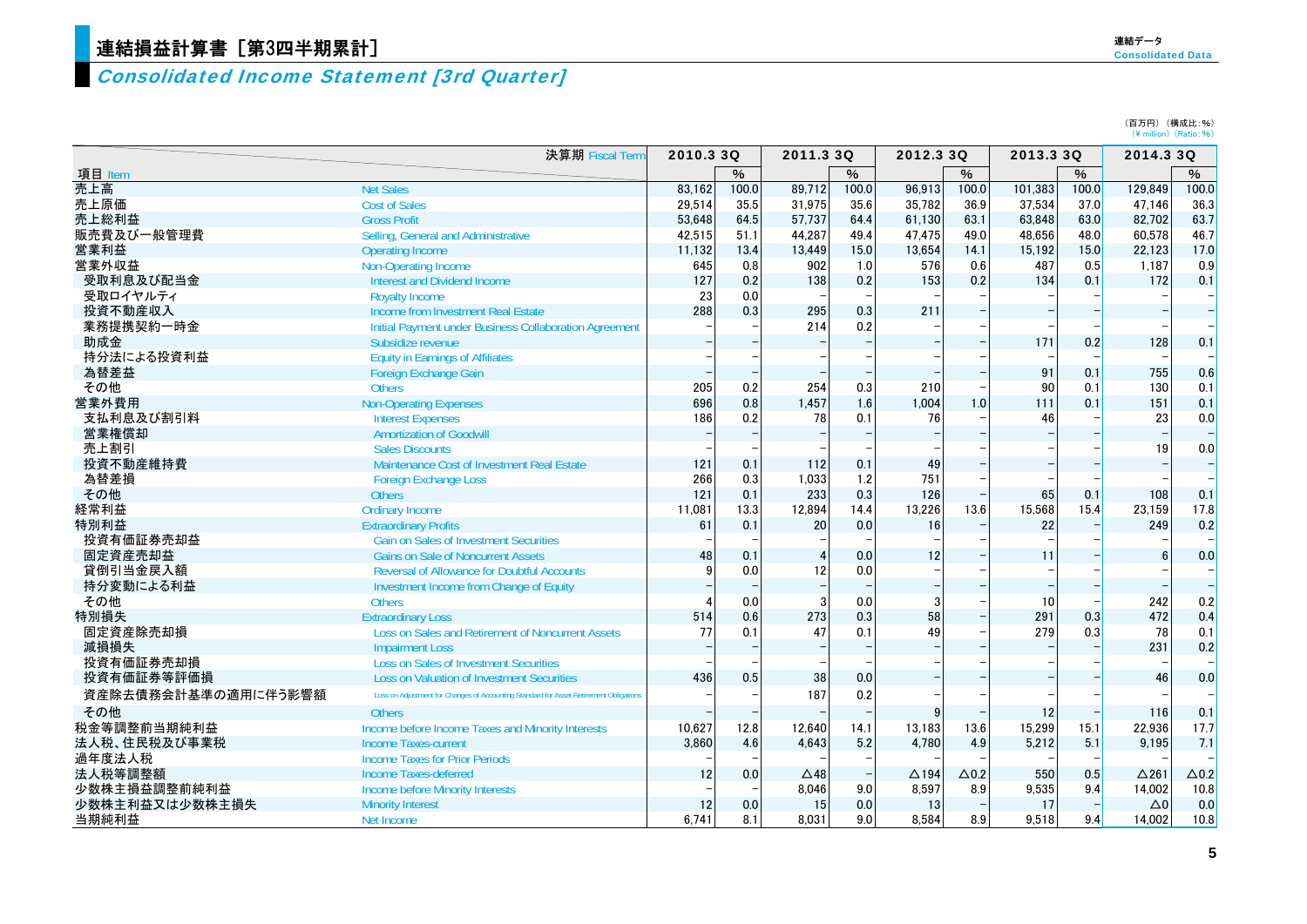## Consolidated Cash Flow Statement [3rd Quarter]

| 連結データ                    | ć |
|--------------------------|---|
| <b>Consolidated Data</b> |   |

|                     |                                                                                        |                 |                 |                   |                   | (百万円)<br>$(Y$ million) |
|---------------------|----------------------------------------------------------------------------------------|-----------------|-----------------|-------------------|-------------------|------------------------|
|                     |                                                                                        | 2010.3 3Q       | 2011.3 3Q       | 2012.3 30         | 2013.3 3Q         | 2014.3 3Q              |
| 項目 Item             |                                                                                        |                 |                 |                   |                   |                        |
| 営業活動によるキャッシュ・フロー    | Net Cash Provided by (Used in) Operating Activities                                    |                 |                 |                   |                   |                        |
| 税金等調整前当期純利益         | Income before Income Taxes                                                             | 10.627          | 12.640          | 13,183            | 15.299            | 22,936                 |
| 減価償却費               | <b>Depreciation and Amortization</b>                                                   | 5.149           | 5,076           | 5,260             | 5.775             | 7,178                  |
| 減損損失                | <b>Impairment Loss</b>                                                                 |                 |                 |                   |                   | 231                    |
| のれん償却額              | <b>Amortization of Goodwill</b>                                                        | 415             | 482             | 748               | 494               | 980                    |
| 資産除去債務会計基準の適用に伴う影響額 | Loss on adjustment for changes of accounting standard for asset retirement obligations |                 | 187             |                   |                   |                        |
| 賞与引当金の増減額           | Increase (Decrease) in Provision for Bonuses                                           | $\Delta$ 900    | $\triangle$ 983 | $\Delta$ 1,088    | $\triangle$ 1.471 | $\triangle$ 922        |
| 役員賞与引当金の増減額         | Increase (Decrease) in Provision for Directors' Bonuses                                | $\Delta$ 31     | $\triangle$ 13  | $\triangle$ 23    | $\triangle 69$    | $\Delta$ 75            |
| 役員退職慰労引当金の増減額       | Increase (Decrease) in Provision for Directors' Retirement Benefits                    | $\triangle 36$  |                 |                   |                   | $\Delta$ 57            |
| 退職給付引当金の増減額         | Increase (Decrease) in Provision for Retirement Benefits                               | 447             | 292             | 396               | 334               | 42                     |
| 前払年金費用の増減額          | Increase/Decrease in Prepaid Pension Cost                                              |                 |                 |                   |                   |                        |
| 貸倒引当金の増減額           | Increase (Decrease) in Allowance for Doubtful Accounts                                 | $\Delta$ 101    | 18              | 18                | 88                | 140                    |
| 受取利息及び受取配当金         | <b>Interest and Dividend Income</b>                                                    | $\Delta$ 127    | $\Delta$ 138    | $\Delta$ 153      | $\triangle$ 134   | $\triangle$ 172        |
| 支払利息                | <b>Interest Expenses</b>                                                               | 175             | 78              | 76                | 46                | 23                     |
| 持分法による投資損益          | Equity in (Earnings) Losses of Affiliates                                              | 45              | 45              | 45                |                   | 19                     |
| 投資有価証券売却損益          | Loss (Gain) on Sales of Investment Securities                                          |                 |                 |                   |                   | $\Delta 0$             |
| 投資有価証券評価損           | Loss (Gain) on valuation of Investment Securities                                      | 436             | 38              |                   |                   | 46                     |
| 固定資産除売却損益           | <b>Loss on Retirement of Noncurrent Assets</b>                                         | 29              | 42              | 36                | 267               | 72                     |
| 売上債権の増減額            | Decrease (Increase) in Notes and Accounts Receivable-trade                             | 4.203           | $\triangle$ 897 | $\triangle$ 1.426 | 3.617             | 5,386                  |
| たな卸資産の増減額           | Increase (Decrease) in Inventories                                                     | $\Delta$ 1.620  | $\Delta$ 1.737  | $\triangle$ 4,403 | $\triangle$ 3.985 | $\Delta$ 1,315         |
| 仕入債務の増減額            | Increase (Decrease) in Notes and Accounts Payable-trade                                | $\Delta$ 2,033  | 701             | 834               | 1,205             | $\Delta$ 3,112         |
| 未払(未収)消費税等の増減額      | Increase (Decrease) in Consumption Taxes Payable (Receivable)                          | 579             | $\triangle$ 279 | 111               | 109               |                        |
| その他                 | <b>Others</b>                                                                          | $\triangle$ 806 | 155             | 1,881             | 952               | $\Delta$ 1,008         |
| 小計                  | <b>Total</b>                                                                           | 16,450          | 15,709          | 15,499            | 22,538            | 30,404                 |
| 利息及び配当金の受取額         | Interest and Dividends Received                                                        | 110             | 111             | 139               | 133               | 173                    |
| 利息の支払額              | <b>Interest Expenses Paid</b>                                                          | $\Delta$ 171    | $\triangle$ 70  | $\triangle 39$    | $\triangle 32$    | $\triangle$ 9          |
| 法人税等の支払額            | <b>Income Taxes Paid</b>                                                               | $\Delta$ 2,830  | $\Delta$ 4,750  | $\Delta$ 5,644    | $\triangle$ 5,975 | $\triangle$ 8,540      |
| その他                 | <b>Others</b>                                                                          |                 |                 |                   |                   | 242                    |
| 営業活動によるキャッシュ・フロー    | Net Cash Provided by (Used in) Operating Activities                                    | 13.560          | 10.999          | 9.955             | 16.664            | 22,270                 |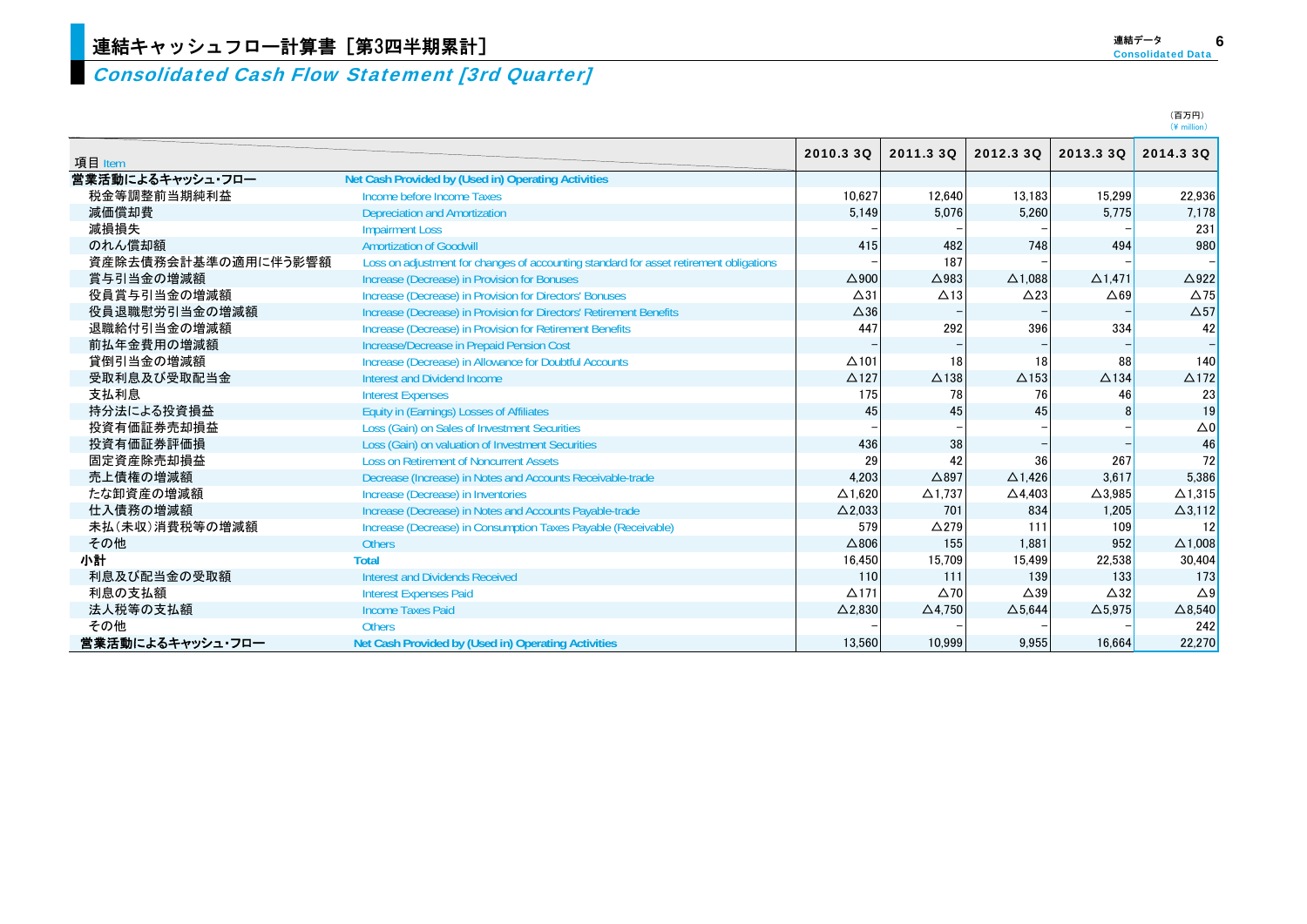(百万円)<br>(¥ million)

|                   |                                                             | 決算期 Fiscal Term |                |                 |                 |                   |                    |
|-------------------|-------------------------------------------------------------|-----------------|----------------|-----------------|-----------------|-------------------|--------------------|
| 項目 Item           |                                                             |                 | 2010.3 3Q      | 2011.3 3Q       | 2012.3 3Q       | 2013.3 3Q         | 2014.3 3Q          |
| 投資活動によるキャッシュ・フロー  | Net Cash Provided by (Used in) Investment Activities        |                 |                |                 |                 |                   |                    |
| 定期預金の預入による支出      | <b>Payments into Time Deposits</b>                          |                 | $\triangle$ 4  | $\Delta$ 13     | $\triangle$ 24  | $\triangle$ 13    | $\triangle$ 134    |
| 定期預金の払い戻しによる収入    | Proceeds from Withdrawal of Time Deposits                   |                 | 42             |                 | 23              | 18                | 23                 |
| 有形固定資産の取得による支出    | Purchase of Property, Plant and Equipment                   |                 | $\Delta$ 2,786 | $\Delta$ 3,981  | $\Delta$ 4,777  | $\Delta$ 8,165    | $\Delta$ 9,109     |
| 有形固定資産の売却による収入    | Proceeds from Sales of Property, Plan and Equipment         |                 | 119            | 116             | 33              | 75                | 11                 |
| 無形固定資産の取得による支出    | <b>Purchase of Intangible Assets</b>                        |                 | $\Delta$ 1,622 | $\Delta$ 1,141  | $\Delta$ 1,172  | $\triangle$ 1,422 | $\Delta$ 2,652     |
| 投資有価証券の取得による支出    | <b>Purchase of Investment Securities</b>                    |                 |                |                 | $\triangle$ 370 |                   | $\triangle$ 42     |
| 投資有価証券の売却による収入    | <b>Proceeds from Sales of Investment Securities</b>         |                 |                |                 | 500             |                   |                    |
| 子会社株式の取得による収支     | <b>Purchase of Investments in Subsidiaries</b>              |                 |                | $\Delta$ 1.033  |                 |                   | $\triangle$ 16.640 |
| 投資不動産の取得による支出     | Payment for Investment in Real Estate                       |                 |                |                 |                 |                   |                    |
| 事業譲受による支出         | Payments for transfer of business                           |                 |                |                 | $\Delta$ 1,900  |                   |                    |
| その他               | <b>Others</b>                                               |                 | 73             | $\Delta$ 101    | $\triangle$ 64  | 62                | $\triangle$ 225    |
| 投資活動によるキャッシュ・フロー  | Net Cash Provided by (Used in) Investment Activities        |                 | $\Delta$ 4,177 | $\Delta$ 6,154  | $\Delta$ 7,754  | $\triangle$ 9.445 | $\Delta$ 28,768    |
| 財務活動によるキャッシュ・フロー  | Net Cash Provided by (Used in) Financing Activities         |                 |                |                 |                 |                   |                    |
| 短期借入金純増減額         | Net Increase (Decrease) in Short-term Loans Payable         |                 | $\Delta$ 1,726 | 443             | 807             |                   | 3,984              |
| 長期借入による収入         | Proceeds from Long-term Loans Payable                       |                 |                |                 |                 |                   |                    |
| 長期借入金の返済による支出     | Repayments of Long-term Loans Payable                       |                 | $\triangle$ 49 | $\Delta$ 7      | $\triangle$ 4   | $\triangle 4$     | $\triangle 3$      |
| 株式の発行による収入        | Proceeds from Issuance of Common Stock                      |                 | 131            | 298             | 157             | 469               | 704                |
| 少数株主からの払込みによる収入   | Proceeds from Stock Issuance to Minority Shareholders       |                 |                |                 |                 |                   |                    |
| 自己株式の取得による支出      | <b>Purchase of Treasury Stock</b>                           |                 | $\Delta 4$     | $\triangle$ 43  | $\Delta$ 3      | $\Delta$ 1        | $\triangle 8$      |
| 配当金の支払額           | <b>Cash Dividends Paid</b>                                  |                 | $\Delta$ 2,609 | $\Delta$ 3,026  | $\Delta$ 3,184  | $\Delta$ 3,703    | $\triangle$ 4,544  |
| 少数株主への配当金の支払額     | <b>Dividend Paid to Minority Shareholders</b>               |                 |                |                 |                 |                   |                    |
| その他               | <b>Others</b>                                               |                 | $\Delta$ 1.168 | $\triangle$ 831 | $\triangle$ 474 | $\triangle$ 225   | $\Delta$ 50        |
| 財務活動によるキャッシュ・フロー  | Net Cash Provided by (Used in) Financing Activities         |                 | $\Delta$ 5,422 | $\Delta$ 3,167  | $\Delta$ 2,701  | $\Delta$ 3,464    | 81                 |
| 現金及び現金同等物に係る換算差額  | Effect of Exchange Rate Change on Cash and Cash Equivalents |                 | $\Delta$ 175   | $\triangle$ 997 | $\triangle 623$ | 843               | 2.820              |
| 現金及び現金同等物の増減額     | Net Increase (Decrease) in Cash and Cash Equivalents        |                 | 3,785          | 679             | $\Delta$ 1.124  | 4.597             | $\Delta$ 3,595     |
| 現金及び現金同等物の期首残高    | Cash and Cash Equivalents at Beginning of Term              |                 | 9.410          | 13,812          | 18,915          | 21,838            | 34,306             |
| 現金及び現金同等物の期首残高調整額 | Increase (Decrease) of Cash and Cash Equivalents            |                 |                |                 |                 |                   |                    |
|                   | Due to Fiscal Year-end Change for Subsidiaries              |                 |                |                 |                 |                   |                    |
| 現金及び現金同等物の期末残高    | <b>Cash and Cash Equivalents at End of Term</b>             |                 | 13.195         | 14.491          | 17.791          | 26.435            | 30.711             |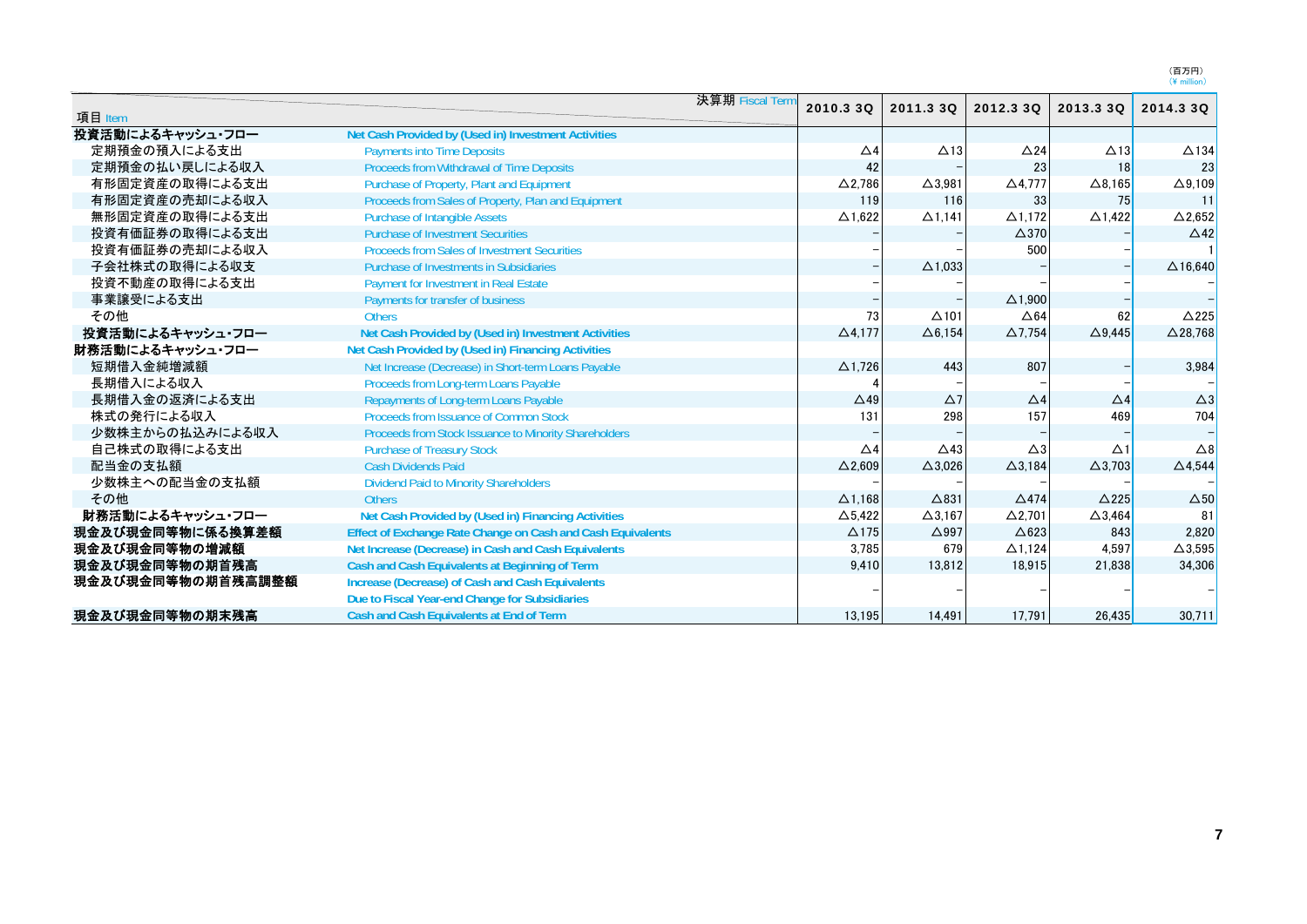Net Sales by Destination, Business and Product type [3rd Quarter]

#### 地域別売上高

Net Sales by Destination

|                | 決算期 Fiscal Term    |        | 2010.3 3Q |       |        | 2011.3 3Q        |        |        | 2012.3 3Q |            |         | 2013.3 3Q |                    |         | 2014.3 3Q        |        | 2014.3 通期予想<br>(Forecast) |
|----------------|--------------------|--------|-----------|-------|--------|------------------|--------|--------|-----------|------------|---------|-----------|--------------------|---------|------------------|--------|---------------------------|
|                |                    |        | Ratio     | YOY   |        | Ratio            | YOY    |        | Ratio     | <b>YOY</b> |         | Rati      | YOY                |         | Ratio            | $YOY*$ |                           |
| 地域 Destination |                    |        | (% )      | (9)   |        | (%)              | (% )   |        | (% )      | (9)        |         | (%)       | (%)                |         | (9)              | (% )   |                           |
| 国<br>内         | Japan              | 25,392 | 30.5      | 104.8 | 26.666 | 29.7             | 105.0  | 27.249 | 28.1      | 102.2      | 27.442  | 27.1      | 100.7              | 27.896  | 21.5             | 101.7  | 40.500                    |
| 米州             | Americas           | 16,694 | 20.1      | 95.8  | 9.231  | 21.4             | 115.2  | 20.925 | 21.6      | 108.8      | 21.050  | 20.8      | 100.6 <sub>h</sub> | 28.166  | 21.7             | 133.8  | 38,700                    |
| <b>EMEA</b>    | EMEA               | 26,961 | 32.4      | 100.5 | 25.767 | 28.7             | 95.6   | 27.694 | 28.6      | 107.5      | 27.743  | 27.4      | 100.2              | 37,862  | 29.2             | 136.5  | 50.800                    |
| 中国             | China              | 8,719  | 10.5      | 127.7 | 1,363  | 12.7             | 130.3  | 14.376 | 14.8      | 126.5      | 17,991  | 17.7      | 125.1              | 26,063  | 20.1             | 144.9  | 35,300                    |
| アジア・パシフィック     | Asia-Pacific       | 5.395  | 6.5       | 100.8 | 6.683  | 7.5 <sub>1</sub> | 123.91 | 6.666  | 6.9       | 99.7       | 7.154   |           | 107.3              | 9.859   | 7.6 <sub>1</sub> | 137.8  | 14.700                    |
| 海外 計           | Overseas Total     | 57.769 | 69.5      | 102.4 | 63.046 | 70.3             | 109.1  | 69.663 | 71.9      | 10.5       | 73.940  | 72.9      | 106.               | 101.953 | 78.5             | 137.9  | 139.500                   |
| 合              | <b>Total Sales</b> | 83.162 | 100.0     | 103.1 | 89.712 | 100.0            | 107.9  | 96.913 | 100.0     | 108.0      | 101.383 | 100.0     | 104.6              | 129.849 | 100.0            | 128.1  | 180,000                   |

●EMEA:欧州、中東、アフリカ地域

**OEMEA: Europe, the Middle East and Africa** 

#### 事業別売上高

#### **Net Sales by Business**

|             | 決算期 Fiscal Term           |        | 2010.3 3Q          |            | 2011.3 3Q |                  |       |        | 2012.3 3Q        |            |         | 2013.3 3Q        |       |         | 2014.3 30 |                  | 2014.3 通期予想<br>(Forecast) |
|-------------|---------------------------|--------|--------------------|------------|-----------|------------------|-------|--------|------------------|------------|---------|------------------|-------|---------|-----------|------------------|---------------------------|
|             |                           |        | Ratio              | <b>YOY</b> |           | Ratio            | YOY   |        | Ratio            | <b>YOY</b> |         | Ratio            | YOY   |         | Ratio     | YOY <sup>*</sup> |                           |
| 事業 Business |                           |        | (9)                | (9)        |           | (9)              | (96)  |        | (9)              | (% )       |         | (%)              | (%)   |         | (%)       | (%)              |                           |
| 血球計数検査      | Hematology                | 52,561 | 63.2               | 98.6       | 57,758    | 64.4             | 109.9 | 62,364 | 64.4             | 108.0      | 65,962  | 65.1             | 105.8 | 85.046  | 65.5      | 128.9            | 117,400                   |
| 尿検査         | <b>Urinalysis</b>         | 5.898  | 7.1                | 106.6      | 6.843     | 7.6              | 116.0 | 7.805  | 8.1              | 114.1      | 7,975   | 7.9              | 102.2 | 10.358  | 8.0       | 129.9            | 14,300                    |
| その他         | <b>Others</b>             | 1.309  | 1.6                | 92.9       | 1.667     | 1.9 <sub>l</sub> | 127.4 | 2.064  | 2.1              | 123.8      | 2,269   | 2.2              | 110.0 | 2.426   | 1.9       | 106.9            | 5.000                     |
| HU-BU       | HU-BU                     | 59.769 | 71.9               | 99.2       | 66,270    | 73.9             | 110.9 | 72,233 | 74.5             | 109.0      | 76,208  | 75.2             | 105.5 | 97.832  | 75.3      | 128.4            | 136,700                   |
| 免疫検査        | <b>Immunochemistry</b>    | 3.134  | 3.8                | 163.9      | 1,973     | 2.2              | 63.0  | 1,467  | 1.5 <sub>1</sub> | 74.4       | 1,425   | 1.4              | 97.1  | 1.581   | 1.2       | 110.9            | 2,100                     |
| 生化学検査       | <b>Clinical Chemistry</b> | 2.392  | 2.9                | 128.1      | 2.278     | 2.5              | 95.2  | 2.381  | 2.5 <sub>1</sub> | 104.5      | 1.946   | 1.9              | 81.7  | 2.506   | 1.9       | 128.8            | 3,200                     |
| 血液凝固検査      | <b>Hemostasis</b>         | 10.749 | 12.9               | 104.0      | 11.530    | 12.9             | 107.3 | 13.007 | 13.4             | 112.8      | 14.631  | 14.4             | 112.5 | 19.568  | 15.1      | 133.7            | 26,000                    |
| ICH-BU      | <b>ICH-BU</b>             | 16.276 | 19.6               | 115.3      | 15.782    | 17.6             | 97.0  | 16.856 | 17.4             | 106.8      | 18.004  | 17.8             | 106.8 | 23,656  | 18.2      | 131.4            | 31,300                    |
| その他IVD      | <b>Other IVD</b>          | 4.429  | 5.3                | 95.2       | 4,746     | 5.3              | 107.1 | 5.305  | 5.5              | 111.8      | 4,687   | 4.6              | 88.4  | 5,226   | 4.0       | 111.5            | 7,500                     |
| IVD 計       | <b>IVD Subtotal</b>       | 80.475 | 96.8               | 101.8      | 86.799    | 96.8             | 107.9 | 94,395 | 97.4             | 108.8      | 98.899  | 97.6             | 104.8 | 126.715 | 97.6      | 128.1            | 175,500                   |
| LS-BU       | Life Science-BU           | 610    | 0.7                | .084.1     | 822       | 0.9              | 134.8 | 618    | 0.6              | 75.2       | 725     | 0.7              | 117.2 | 1.078   | 0.8       | 148.7            | 1.800                     |
| その他         | <b>Other Business</b>     | 2.076  | 2.5                | 132.6      | 2.090     | 2.3              | 100.7 | 1.898  | 2.0              | 90.8       | 1.758   | 1.7 <sub>1</sub> | 92.6  | 2.055   | 1.6       | 116.9            | 2,700                     |
| 計<br>合      | <b>Total Sales</b>        | 83.162 | 100.0 <sub>1</sub> | 103.1      | 89,712    | 100.0            | 107.9 | 96,913 | 100.0            | 108.0      | 101,383 | 100.0            | 104.6 | 129.849 | 100.0     | 128.1            | 180,000                   |

#### 品目別売上高

●2013年3月期以前の実績は、変更後のセグメントに合わせて組み替えたものです。

●The figures before fiscal year ended March 31, 2013 are reorganized according to the segments after the changes.

#### **Net Sales by Product Type**

|                 | 決算期 Fiscal Term        | 2010.3 3Q |       |                    |        | 2011.3 3Q |         |        | 2012.3 3Q |            |         | 2013.3 3Q     |       |         | 2014.3 3Q |       | 2014.3 通期予想<br>(Forecast) |
|-----------------|------------------------|-----------|-------|--------------------|--------|-----------|---------|--------|-----------|------------|---------|---------------|-------|---------|-----------|-------|---------------------------|
|                 |                        |           | Ratio |                    |        | Ratio     | $'$ O Y |        | Ratio     | <b>YOY</b> |         |               | YOY   |         | Ratio     |       |                           |
| 品目 Product Type |                        |           | (% )  | (9)                |        | (%)       | (9)     |        | (9)       | (% )       |         | $\frac{9}{6}$ | (%)   |         | (96)      | (9)   |                           |
| 検体検査機器          | าstrument              | 23.985    | 28.8  | 95.9               | 28.209 | 31.4      | 117.6   | 31.415 | 32.4      | 111.4      | 31.235  | 30.8          | 99.4  | 37,254  | 28.7      | 119.3 | 57,370                    |
| 検体検査試薬          |                        | 39.602    | 47.6  | 107.5 <sub>1</sub> | 40.979 | 45.7      | 103.5   | 44.387 | 45.8      | 108.3      | 47.917  | 47.3          | 108.0 | 63.897  | 49.2      | 133.3 | 86.670                    |
| 保守サービス          | enance Service & Parts | 8.398     | 10.1  | 116.9              | 8.958  | 10.0      | 106.7   | 9.484  | 9.8       | 105.9      | 9.965   | 9.8           | 105.  | 13.043  | 10.0      | 130.9 | 17.070                    |
| その他             | Others                 | 1.175     | 13.4  | 96.3               | 1.566  | 12.9      | 103.5   | 1.626  | 12.0      | 100.5      | 12.265  | 12.1          | 105.5 | 5.653   | 12.1      | 127.6 | 18.890                    |
| 合計              | <b>Total Sales</b>     | 83.162    | 100.0 | 103.1              | 89.712 | 100.0     | 107.9   | 96.913 | 00.0      | 108.0      | 101.383 | 100.0         | 104.6 | 129.849 | 100.0     | 128.1 | 180,000                   |

(\ million)

(百万円) (\ million)

※前年同期を100%としています。 ●通期予想は、2013年11月に修正したものです。  $\&$  Previous period = 100% <br>  $\bullet$  Business forecast was revised in November 2013.

#### (百万円) $(\frac{1}{2})$  million)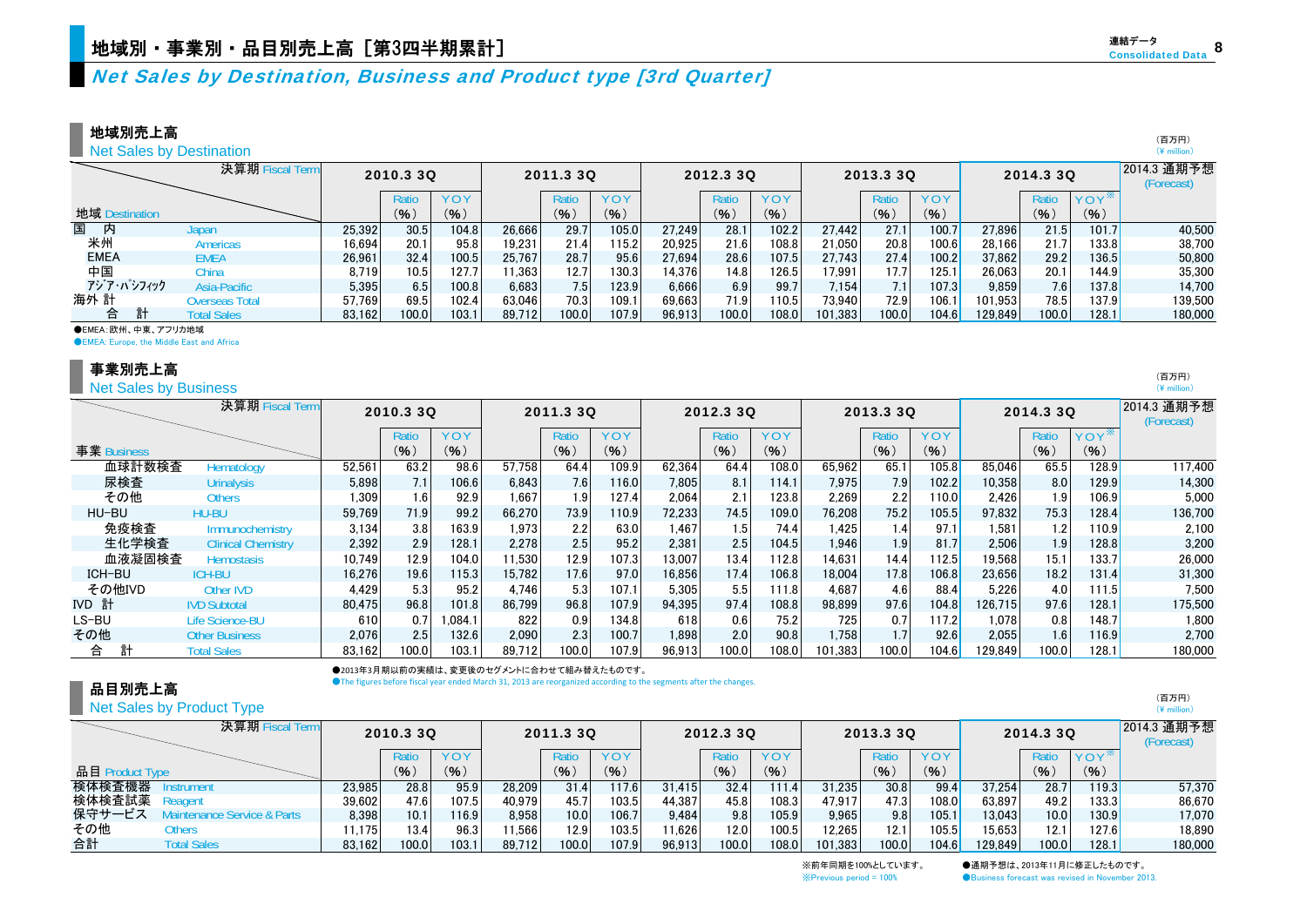#### (百万円) $(\frac{1}{2})$  million)

| 国内 | usoan |
|----|-------|
|----|-------|

|             | 決算期 Fiscal Term           |        | 2010.3 3Q |            |        | 2011.3 3Q |           |        | 2012.3 3Q |            |        | 2013.3 3Q |       |        | 2014.3 3Q |       |
|-------------|---------------------------|--------|-----------|------------|--------|-----------|-----------|--------|-----------|------------|--------|-----------|-------|--------|-----------|-------|
|             |                           |        | Ratio     | <b>YOY</b> |        | Ratio     | YOY       |        | Ratio     | <b>YOY</b> |        | Ratio     | YOY   |        | Ratio     | YOY   |
| 事業 Business |                           |        | (%)       | (% )       |        | (9)       | $($ % $)$ |        | (%)       | (9)        |        | (9)       | (9)   |        | (9)       | (96)  |
| 血球計数検査      | Hematology                | 9.713  | 38.3      | 100.0      | 11.011 | 41.3      | 113.4     | 11.740 | 43.1      | 106.6      | 12.402 | 45.2      | 105.6 | 12.020 | 43.1      | 96.9  |
| 尿検査         | <b>Urinalysis</b>         | 1.127  | 4.4       | 103.7      | 1.427  | 5.4       | 126.5     | 1.554  | 5.7       | 108.9      | 1.425  | 5.2       | 91.7  | 1.557  | 5.6       | 109.3 |
| その他         | <b>Others</b>             | 1.021  | 4.0       | 87.1       | 1.387  | 5.2       | 135.8     | 1.734  | 6.4       | 125.0      | 1.941  | 7.1       | 111.9 | 1.941  | 7.0       | 100.0 |
| HU-BU       | <b>HU-BU</b>              | 11,862 | 46.7      | 99.1       | 13.826 | 51.8      | 116.6     | 15,029 | 55.2      | 108.7      | 15.769 | 57.5      | 104.9 | 15,519 | 55.6      | 98.4  |
| 免疫検査        | Immunochemistry           | 3.114  | 12.3      | 163.4      | 1.947  | 7.3       | 62.5      | 1.452  | 5.3       | 74.6       | 1.408  | 5.1       | 97.0  | 1.564  | 5.6       | 111.1 |
| 生化学検査       | <b>Clinical Chemistry</b> | 1,367  | 5.4       | 109.4      | 1.267  | 4.8       | 92.7      | 1,372  | 5.0       | 108.3      | 1.317  | 4.8       | 96.0  | 1.491  | 5.3       | 113.2 |
| 血液凝固検査      | <b>Hemostasis</b>         | 3.954  | 15.6      | 102.2      | 4.107  | 15.4      | 103.9     | 4,302  | 15.8      | 104.7      | 4.468  | 16.3      | 103.9 | 4.593  | 16.5      | 102.8 |
| ICH-BU      | <b>ICH-BU</b>             | 8.436  | 33.2      | 120.0      | 7.323  | 27.5      | 86.8      | 7.127  | 26.2      | 97.3       | 7.194  | 26.2      | 100.9 | 7.648  | 27.4      | 106.3 |
| その他IVD      | <b>Other IVD</b>          | 3.474  | 13.7      | 91.9       | 3.830  | 14.4      | 110.2     | 4,093  | 15.0      | 106.9      | 3.772  | 13.7      | 92.2  | 3.692  | 13.2      | 97.9  |
| IVD 計       | <b>IVD Subtotal</b>       | 23.772 | 93.6      | 104.4      | 24.979 | 93.7      | 105.1     | 26,250 | 96.3      | 105.1      | 26,736 | 97.4      | 101.9 | 26,860 | 96.3      | 100.5 |
| LS-BU       | Life Science-BU           | 100    | 0.4       | 268.9      | 219    | 0.8       | 219.2     | 184    | 0.7       | 84.1       | 168    | 0.6       | 91.2  | 166    | 0.6       | 98.8  |
| その他         | <b>Other Business</b>     | 1.519  | 6.0       | 108.3      | 1.467  | 5.5       | 96.6      | 813    | 3.0       | 55.4       | 537    | 2.01      | 66.1  | 869    | 3.1       | 161.8 |
| 合           | <b>Total Sales</b>        | 25,392 | 100.0     | 104.8      | 26.666 | 100.0     | 105.0     | 27.249 | 100.0     | 102.2      | 27.442 | 100.0     | 100.7 | 27,896 | 100.0     | 101.7 |

#### ■ 海外 Overseas

|             | 決算期 Fiscal Term           |                 | 2010.3 3Q                |           |        | 2011.3 3Q |       |        | 2012.3 3Q |       |        | 2013.3 3Q |       |         | 2014.3 3Q |       |
|-------------|---------------------------|-----------------|--------------------------|-----------|--------|-----------|-------|--------|-----------|-------|--------|-----------|-------|---------|-----------|-------|
|             |                           |                 | Ratic                    | YOY       |        | Ratio     | YOY   |        | Ratio     | YOY   |        | Ratio     | YOY   |         | Ratio     | YOY   |
| 事業 Business |                           |                 | (%)                      | $($ % $)$ |        | (%)       | (%)   |        | (9)       | (%)   |        | (9)       | (%)   |         | (9)       | (%)   |
| 血球計数検査      | Hematology                | 42.848          | 74.2                     | 98.3      | 46.747 | 74.1      | 109.1 | 50.623 | 72.7      | 108.3 | 53.559 | 72.4      | 105.8 | 73.026  | 71.6      | 136.3 |
| 尿検査         | <b>Urinalysis</b>         | 4,771           | 8.3                      | 107.4     | 5.416  | 8.6       | 113.5 | 6.251  | 9.0       | 115.4 | 6.549  | 8.9       | 104.8 | 8,801   | 8.6       | 134.4 |
| その他         | <b>Others</b>             | 288             | 0.5                      | 121.7     | 279    | 0.4       | 97.1  | 329    | 0.5       | 117.7 | 328    | 0.4       | 99.8  | 485     | 0.5       | 147.9 |
| HU-BU       | HU-BU                     | 47.907          | 82.9                     | 99.2      | 52.444 | 83.2      | 109.5 | 57.204 | 82.1      | 109.1 | 60.438 | 81.7      | 105.7 | 82.312  | 80.7      | 136.2 |
| 免疫検査        | <b>Immunochemistry</b>    | 20 <sub>l</sub> | $\overline{\phantom{0}}$ | 285.7     | 26     |           | 130.0 |        |           | 57.7  | 16     |           | 106.7 |         | 0.0       | 106.3 |
| 生化学検査       | <b>Clinical Chemistry</b> | 1,024           | 1.8                      | 166.0     | 1.010  | 1.6       | 98.6  | 1,008  | 1.4       | 99.8  | 629    | 0.9       | 62.4  | 1,014   | 1.0       | 161.2 |
| 血液凝固検査      | <b>Hemostasis</b>         | 6.795           | 11.8                     | 105.2     | 7,423  | 11.8      | 109.2 | 8.705  | 12.5      | 117.3 | 10.163 | 13.7      | 116.7 | 14.975  | 14.7      | 147.3 |
| ICH-BU      | <b>ICH-BU</b>             | 7.839           | 13.6                     | 110.6     | 8.459  | 13.4      | 107.9 | 9.729  | 14.0      | 115.0 | 10.809 | 14.6      | 111.1 | 16.007  | 15.7      | 148.1 |
| その他IVD      | <b>Other IVD</b>          | 955             | 1.7                      | 109.2     | 916    | 1.5       | 95.9  | 1.211  | 1.7       | 132.3 | 914    | 1.2       | 75.5  | 1,534   | 1.5       | 167.8 |
| IVD 計       | <b>IVD Subtotal</b>       | 56.703          | 98.2                     | 100.8     | 61.819 | 98.1      | 109.0 | 68.144 | 97.8      | 110.2 | 72.162 | 97.6      | 105.9 | 99.855  | 97.9      | 138.4 |
| LS-BU       | <b>Life Science-BU</b>    | 510             | 0.9                      | 2.680.3   | 603    | 1.0       | 118.3 | 434    | 0.6       | 72.0  | 556    | 0.81      | 128.2 | 912     | 0.9       | 164.0 |
| その他         | <b>Other Business</b>     | 556             | 0.9                      | 342.9     | 623    | 0.9       | 111.9 | 1.085  | 1.6       | 174.1 | 1.220  | 1.6       | 112.5 | 1.185   | 1.2       | 97.1  |
| 合           | <b>Total Sales</b>        | 57.769          | 100.0                    | 102.4     | 63.046 | 100.0     | 109.1 | 69.663 | 100.0     | 110.5 | 73.940 | 100.01    | 106.1 | 101.953 | 100.0     | 137.9 |

●2013年3月期以前の実績は、変更後のセグメントに合わせて組み替えたものです。

**The figures before fiscal year ended March 31, 2013 are reorganized according to the segments after the changes.** 

※Previous period = 100% ※前年同期を100%としています。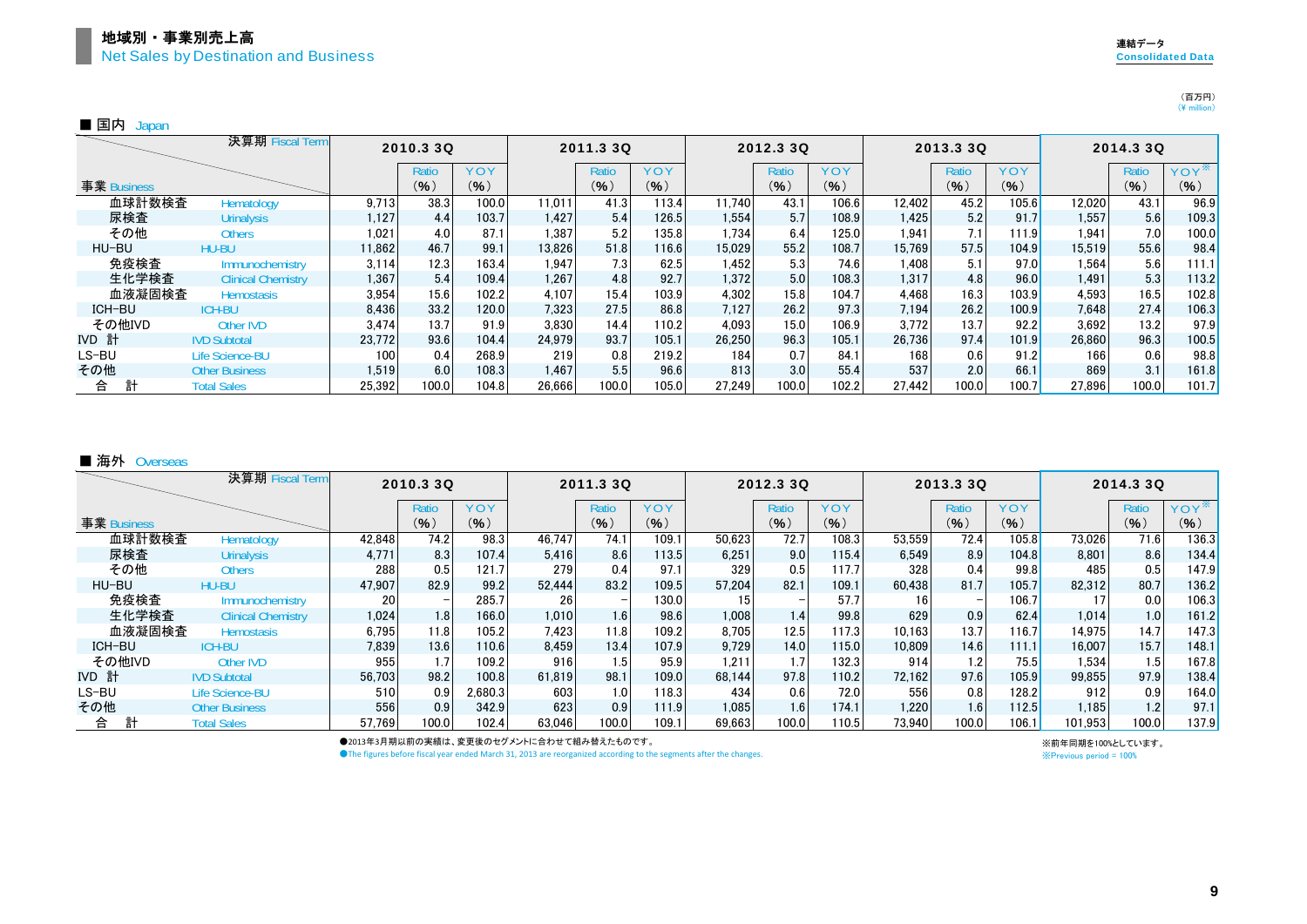|             | 決算期 Fiscal Term           |        | 2010.3 3Q |      |        | 2011.3 3Q |       |        | 2012.3 3Q    |         |        | 2013.3 3Q |       |        | 2014.3 3Q |       |
|-------------|---------------------------|--------|-----------|------|--------|-----------|-------|--------|--------------|---------|--------|-----------|-------|--------|-----------|-------|
|             |                           |        | Ratio     | YOY  |        | Ratio     | YOY   |        | <b>Ratio</b> | YOY     |        | Ratio     | YOY   |        | Ratio     | YOY   |
| 事業 Business |                           |        | (96)      | (%)  |        | (9)       | (%)   |        | (9)          | (9)     |        | (%)       | (%)   |        | (%)       | (9)   |
| 血球計数検査      | Hematology                | 14.045 | 84.1      | 97.5 | 16.432 | 85.4      | 117.0 | 18,341 | 87.6         | 111.6   | 18.569 | 88.2      | 101.2 | 24.906 | 88.4      | 134.1 |
| 尿検査         | <b>Urinalysis</b>         | 1.404  | 8.4       | 92.4 | 1.382  | 7.2       | 98.4  | 1.499  | 7.21         | 108.5   | 1.364  | 6.5       | 91.0  | 1.575  | 5.6       | 115.5 |
| その他         | Others                    | 48     | 0.3       |      |        | 0.2       | 95.7  | 36     | 0.2          | 77.8    | 35     | 0.2       | 97.8  | 95     | 0.3       | 271.4 |
| HU-BU       | <b>HU-BU</b>              | 15.498 | 92.8      | 97.3 | 17,861 | 92.9      | 115.2 | 19.877 | 95.0         | 111.3   | 19.970 | 94.9      | 100.5 | 26.576 | 94.4      | 133.1 |
| 免疫検査        | <b>Immunochemistry</b>    |        |           |      |        |           |       |        |              |         |        |           |       |        |           |       |
| 生化学検査       | <b>Clinical Chemistry</b> |        |           |      |        |           |       |        |              |         |        |           |       |        |           |       |
| 血液凝固検査      | <b>Hemostasis</b>         | 1.195  | 7.2       | 80.5 | 1,370  | 7.1       | 114.6 | 1,046  | 5.0          | 76.4    | 1.079  | 5.1       | 103.2 | 1,590  | 5.6       | 147.4 |
| ICH-BU      | <b>ICH-BU</b>             | .195   | 7.2       | 80.5 | 1,370  | 7.1       | 114.6 | 1.046  | 5.0          | 76.4    | 1.079  | 5.1       | 103.2 | 1.590  | 5.6       | 147.4 |
| その他IVD      | Other IVD                 |        |           |      |        |           |       |        |              | 4.454.6 |        |           | 68.8  |        |           |       |
| IVD 計       | <b>IVD Subtotal</b>       | 16.694 | 100.0     | 95.8 | 19.231 | 100.0     | 115.2 | 20.925 | 100.0        | 108.8   | 21.050 | 100.0     | 100.6 | 28.166 | 100.0     | 133.8 |
| LS-BU       | Life Science-BU           |        |           |      |        |           |       |        |              |         |        |           |       |        |           |       |
| その他         | <b>Other Business</b>     |        |           |      |        |           |       |        |              |         |        |           |       |        |           |       |
| 合<br>計      | <b>Total Sales</b>        | 16.694 | 100.0     | 95.8 | 19.231 | 100.0     | 115.2 | 20.925 | 100.0        | 108.8   | 21.050 | 100.0     | 100.6 | 28.166 | 100.0     | 133.8 |

#### ■ EMEA

|             | 決算期 Fiscal Term           |        | 2010.3 3Q |         |        | 2011.3 3Q |       |        | 2012.3 30 |            |        | 2013.3 3Q |            |        | 2014.3 3Q |                  |
|-------------|---------------------------|--------|-----------|---------|--------|-----------|-------|--------|-----------|------------|--------|-----------|------------|--------|-----------|------------------|
|             |                           |        | Ratic     | YOY     |        | Ratio     | YOY   |        | Ratio     | <b>YOY</b> |        | Ratio     | <b>YOY</b> |        | Ratio     | YOY <sup>*</sup> |
| 事業 Business |                           |        | (% )      | (% )    |        | (%)       | (% )  |        | (%)       | (% )       |        | (9)       | (%)        |        | $($ % $)$ | (9)              |
| 血球計数検査      | Hematology                | 19.697 | 73.1      | 92.5    | 18,981 | 73.7      | 96.4  | 20.049 | 72.4      | 105.6      | 20.106 | 72.5      | 100.3      | 27.665 | 73.1      | 137.6            |
| 尿検査         | <b>Urinalysis</b>         | 1.756  | 6.5       | 95.7    | 1.673  | 6.5       | 95.3  | 1.747  | 6.3       | 104.4      | 1.668  | 6.0       | 95.5       | 2.266  | 6.0       | 135.9            |
| その他         | <b>Others</b>             |        |           |         |        |           | 77.1  |        |           | 110.1      |        |           | 166.6      |        | 0.0       | 88.9             |
| HU-BU       | HU-BU                     | 21.460 | 79.6      | 92.8    | 20,660 | 80.2      | 96.3  | 21.802 | 78.7      | 105.5      | 21.784 | 78.5      | 99.9       | 29.940 | 79.1      | 137.4            |
| 免疫検査        | Immunochemistry           |        |           |         |        |           | 122.2 |        |           | 54.5       |        |           | 183.3      |        | 0.0       | 90.9             |
| 生化学検査       | <b>Clinical Chemistry</b> | 550    | 2.0       | 567.0   | 460    | 1.8       | 83.6  | 199    | 0.7       | 43.3       | 1101   | 0.4       | 55.3       | 162    | 0.4       | 147.3            |
| 血液凝固検査      | <b>Hemostasis</b>         | 3,088  | 11.5      | 115.2   | 2,650  | 10.3      | 85.8  | 3.111  | 11.2      | 117.4      | 3,306  | 11.9      | 106.3      | 4,256  | 11.2      | 128.7            |
| ICH-BU      | <b>ICH-BU</b>             | 3,647  | 13.5      | 131.3   | 3,122  | 12.1      | 85.6  | 3.316  | 12.0      | 106.2      | 3.429  | 12.4      | 103.4      | 4,430  | 11.7      | 129.2            |
| その他IVD      | Other IVD                 | 795    | 2.9       | 108.6   | 782    | 3.0       | 98.4  | 1.061  | 3.8       | 135.7      | 764    | 2.8       | 72.0       | 1.422  | 3.8       | 186.1            |
| IVD 計       | <b>IVD Subtotal</b>       | 25.903 | 96.1      | 97.2    | 24.564 | 95.3      | 94.8  | 26.181 | 94.5      | 106.6      | 25.978 | 93.6      | 99.2       | 35.793 | 94.5      | 137.8            |
| LS-BU       | Life Science-BU           | 508    | 1.9       | 2.672.4 | 602    | 2.4       | 118.4 | 434    | 1.6       | 72.1       | 556    | 2.0       | 128.2      | 886    | 2.3       | 159.4            |
| その他         | <b>Other Business</b>     | 548    | 2.0       | 356.4   | 600    | 2.3       | 109.4 | 1.079  | 3.9       | 179.8      | 1.208  | 4.4       | 112.0      | 1.183  | 3.1       | 97.9             |
| 合           | <b>Total Sales</b>        | 26.961 | 100.0     | 100.5   | 25.767 | 100.0     | 95.6  | 27.694 | 100.0     | 107.5      | 27.743 | 100.0     | 100.2      | 37.862 | 100.0     | 136.5            |

●EMEA:欧州、中東、アフリカ地域**CEMEA: Europe, the Middle East and Africa** 

●2013年3月期以前の実績は、変更後のセグメントに合わせて組み替えたものです。

**The figures before fiscal year ended March 31, 2013 are reorganized according to the segments after the changes.** 

※Previous period = 100% ※前年同期を100%としています。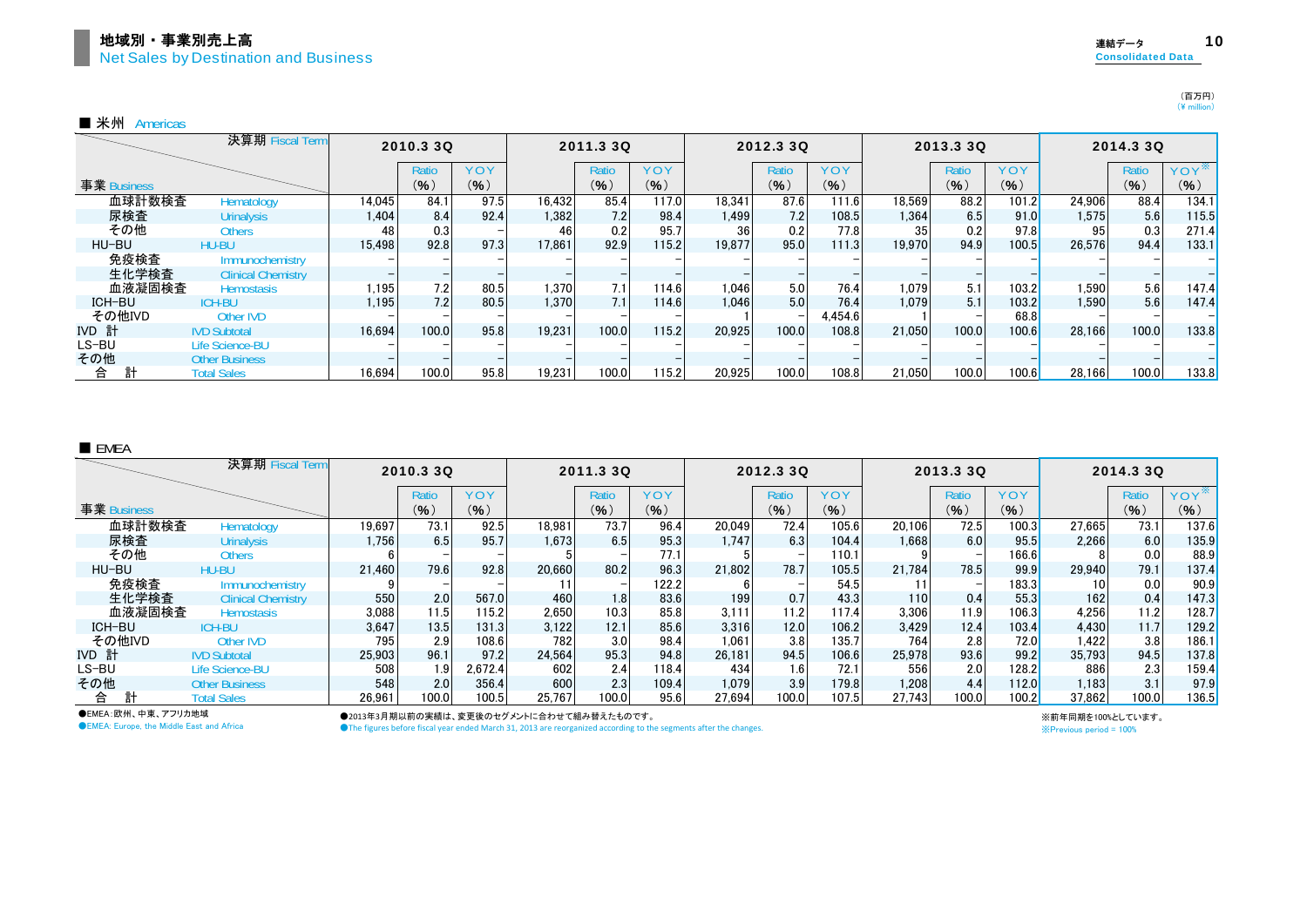### (百万円)<br>(¥ million)

#### ■ 中国 China

|             | 決算期 Fiscal Term           |       | 2010.3 3Q         |       |        | 2011.3 3Q |            |        | 2012.3 30 |       |        | 2013.3 3Q |       |        | 2014.3 3Q |                  |
|-------------|---------------------------|-------|-------------------|-------|--------|-----------|------------|--------|-----------|-------|--------|-----------|-------|--------|-----------|------------------|
|             |                           |       | Ratio             | YOY   |        | Ratio     | <b>YOY</b> |        | Ratio     | YOY   |        | Ratio     | YOY   |        | Ratio     | YOY <sup>*</sup> |
| 事業 Business |                           |       | (%)               | (%)   |        | (%)       | (9)        |        | (%)       | (96)  |        | (% )      | (%)   |        | $($ % $)$ | (%)              |
| 血球計数検査      | Hematology                | 5.116 | 58.7              | 132.3 | 6.311  | 55.5      | 123.4      | 7.316  | 50.9      | 115.9 | 9.708  | 54.0      | 132.7 | 13.506 | 51.8      | 139.1            |
| 尿検査         | <b>Urinalysis</b>         | 1.367 | 15.7              | 157.7 | 1.991  | 17.5      | 145.6      | 2.656  | 18.5      | 133.4 | 3.089  | 17.2      | 116.3 | 4.158  | 16.0      | 134.6            |
| その他         | <b>Others</b>             |       |                   |       |        |           |            |        |           |       |        |           |       |        |           |                  |
| HU-BU       | HU-BU                     | 6.484 | 74.4 <sub>1</sub> | 136.9 | 8.302  | 73.1      | 128.0      | 9.972  | 69.4      | 120.1 | 12.797 | 71.1      | 128.3 | 17.664 | 67.8      | 138.0            |
| 免疫検査        | Immunochemistry           |       |                   |       |        |           | 200.0      |        |           | 100.0 |        |           | 150.0 |        | 0.0       | 133.3            |
| 生化学検査       | <b>Clinical Chemistry</b> | 416   | 4.8               | 99.0  | 475    | 4.2       | 114.2      | 737    | 5.1       | 155.2 | 460    | 2.6       | 62.4  | 748    | 2.9       | 162.6            |
| 血液凝固検査      | <b>Hemostasis</b>         | 1.664 | 19.1              | 108.5 | 2.449  | 21.6      | 147.2      | 3.516  | 24.5      | 143.6 | 4.573  | 25.4      | 130.1 | 7,537  | 28.9      | 164.8            |
| ICH-BU      | <b>ICH-BU</b>             | 2.081 | 23.9              | 106.5 | 2.927  | 25.8      | 140.6      | 4.256  | 29.6      | 145.4 | 5.038  | 28.0      | 118.4 | 8,290  | 31.8      | 164.5            |
| その他IVD      | <b>Other IVD</b>          | 153   | 1.8               | 110.5 | 126    |           | 82.3       | 141    | 1.0       | 112.6 | 143    | 0.8       | 101.3 | 105    | 0.4       | 73.4             |
| IVD 計       | <b>IVD Subtotal</b>       | 8.719 | 100.0             | 127.7 | 11.355 | 99.9      | 130.2      | 14.370 | 100.0     | 126.6 | 17.979 | 99.9      | 125.1 | 26.060 | 100.0     | 144.9            |
| LS-BU       | <b>Life Science-BU</b>    |       |                   |       |        |           |            |        |           |       |        |           |       |        |           |                  |
| その他         | <b>Other Business</b>     |       |                   |       |        | 0.1       | 9.021.6    |        |           | 76.8  | 11     | 0.1       | 213.7 |        | 0.0       | 18.2             |
| 計<br>合      | <b>Total Sales</b>        | 8,719 | 100.0             | 127.7 | 11.363 | 100.0     | 130.3      | 14.376 | 100.0     | 126.5 | 17.991 | 100.0     | 125.1 | 26.063 | 100.0     | 144.9            |

#### ■ アジア・パシフィック Asia-Pacific

|             | 決算期 Fiscal Term           |       | 2010.3 3Q |       |                 | 2011.3 3Q |       |       | 2012.3 3Q        |       |       | 2013.3 3Q |       |       | 2014.3 3Q |                  |
|-------------|---------------------------|-------|-----------|-------|-----------------|-----------|-------|-------|------------------|-------|-------|-----------|-------|-------|-----------|------------------|
|             |                           |       | Ratio     | YOY   |                 | Ratio     | YOY   |       | Ratio            | YOY   |       | Ratio     | YOY   |       | Ratio     | YOY <sup>*</sup> |
| 事業 Business |                           |       | (9)       | (96)  |                 | (% )      | (%)   |       | (9)              | (%)   |       | (9)       | (%)   |       | (9)       | (9)              |
| 血球計数検査      | Hematology                | 3,988 | 73.9      | 99.3  | 5.022           | 75.1      | 125.9 | 4.916 | 73.7             | 97.9  | 5.175 | 72.3      | 105.2 | 6,948 | 70.5      | 134.3            |
| 尿検査         | <b>Urinalysis</b>         | 243   | 4.5       | 110.5 | 369             | 5.5       | 151.9 | 347   | 5.2              | 94.0  | 427   | 6.0       | 123.1 | 801   | 8.1       | 187.6            |
| その他         | Others                    | 232   | 4.3       | 98.2  | 227             | 3.4       | 98.0  | 287   | 4.3              | 126.1 | 283   | 4.0       | 98.7  | 381   | 3.9       | 134.6            |
| HU-BU       | HU-BU                     | 4.464 | 82.7      | 99.8  | 5.619           | 84.1      | 125.9 | 5.550 | 83.3             | 98.8  | 5.886 | 82.3      | 106.0 | 8,131 | 82.5      | 138.1            |
| 免疫検査        | Immunochemistry           |       | 0.2       | 128.6 | 12              | 0.2       | 133.3 |       | 0.1              | 50.0  |       |           | 16.7  |       | 0.0       | 200.0            |
| 生化学検査       | <b>Clinical Chemistry</b> | 58    | 1.1       | 58.6  | 74              |           | 127.6 | 72    | 1.1 <sub>1</sub> | 97.3  | 58    | 0.8       | 80.6  | 103   | 1.01      | 177.6            |
| 血液凝固検査      | <b>Hemostasis</b>         | 846   | 15.7      | 111.0 | 952             | 14.3      | 112.5 | 1.030 | 15.5             | 108.2 | 1.203 | 16.8      | 116.8 | 1.590 | 16.1      | 132.2            |
| ICH-BU      | <b>ICH-BU</b>             | 914   | 16.9      | 105.3 | 1.039           | 15.6      | 113.7 | 1.109 | 16.6             | 106.7 | 1.262 | 17.7      | 113.8 | 1.696 | 17.2      | 134.4            |
| その他IVD      | Other IVD                 |       | 0.1       | 198.0 |                 | 0.1       | 109.2 |       | 0.1              | 79.9  |       | 0.1       | 80.0  |       | 0.1       | 120.0            |
| IVD 計       | <b>IVD Subtotal</b>       | 5.385 | 99.8      | 100.8 | 6.667           | 99.8      | 123.8 | 6.666 | 100.0            | 100.0 | 7.154 | 100.0     | 107.3 | 9,834 | 99.7      | 137.5            |
| LS-BU       | Life Science-BU           |       |           |       |                 |           | 67.1  |       |                  |       |       |           |       | 25    | 0.3       |                  |
| その他         | <b>Other Business</b>     |       | 0.1       | 93.9  | 15 <sub>1</sub> | 0.2       | 197.3 |       |                  |       |       |           |       |       | 0.0       |                  |
| 合           | <b>Total Sales</b>        | 5,395 | 100.0     | 100.8 | 6.683           | 100.0     | 123.9 | 6.666 | 100.0            | 99.7  | 7.154 | 100.0     | 107.3 | 9,859 | 100.0     | 137.8            |

●2013年3月期以前の実績は、変更後のセグメントに合わせて組み替えたものです。

●The figures before fiscal year ended March 31, 2013 are reorganized according to the segments after the changes.

※前年同期を100%としています。 ※Previous period = 100%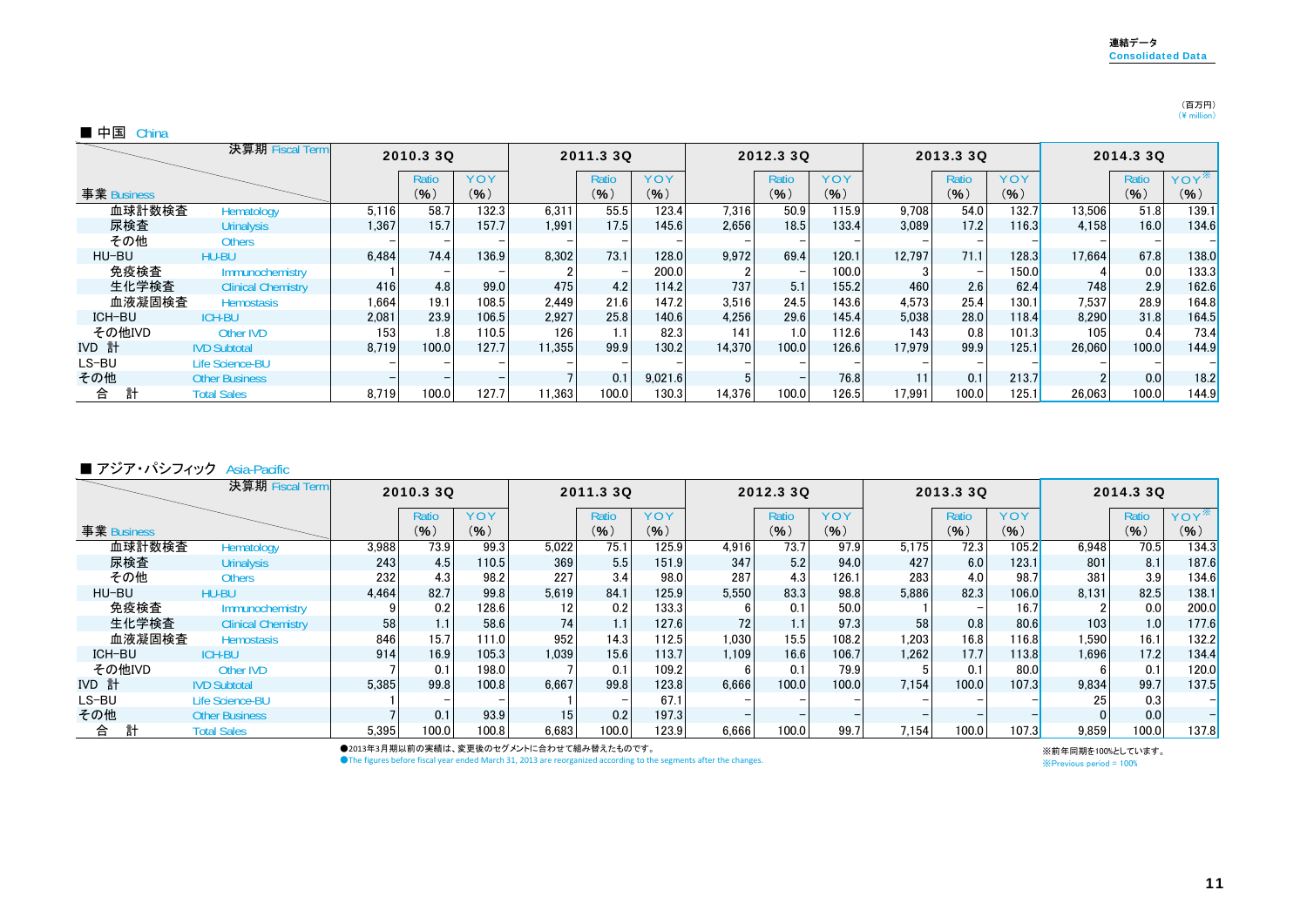(百万円)<br>(¥ million)

|                |        | 決算期 Fiscal Term                        |        | 2010.3 3Q    |       |        | 2011.3 3Q    |       |        | 2012.3 3Q    |       |         | 2013.3 3Q |       |         | 2014.3 3Q    |                  |
|----------------|--------|----------------------------------------|--------|--------------|-------|--------|--------------|-------|--------|--------------|-------|---------|-----------|-------|---------|--------------|------------------|
|                |        |                                        |        | <b>Ratio</b> | YOY   |        | <b>Ratio</b> | YOY   |        | <b>Ratio</b> | YOY   |         | Ratio     | YOY   |         | <b>Ratio</b> | YOY <sup>*</sup> |
| 地域 Destination |        |                                        |        | (9)          | (9)   |        | (9)          | (%)   |        | (9)          | (%)   |         | (9)       | (9)   |         | (9)          | (%)              |
|                | 検体検査機器 | <b>Instrument</b>                      | 5.643  | 22.2         | 101.9 | 7.315  | 27.4         | 129.6 | 7.775  | 28.5         | 106.3 | 7.575   | 27.6      | 97.4  | 7.504   | 26.9         | 99.1             |
|                | 検体検査試薬 | Reagent                                | 14,894 | 58.7         | 106.9 | 14,200 | 53.3         | 95.3  | 14,763 | 54.2         | 104.0 | 15,096  | 55.0      | 102.3 | 15,285  | 54.8         | 101.3            |
| 日本             | 保守サービス | Maintenance Service & Parts            | 2,241  | 8.8          | 112.8 | 2,458  | 9.2          | 109.7 | 2,525  | 9.3          | 102.7 | 2.632   | 9.6       | 104.2 | 2,865   | 10.3         | 108.9            |
| Japan          | その他    | <b>Others</b>                          | 2.613  | 10.3         | 94.5  | 2,692  | 10.1         | 103.0 | 2,185  | 8.0          | 81.2  | 2.138   | 7.8       | 97.8  | 2,241   | 8.0          | 104.8            |
|                | 合計     | <b>Total Sales</b>                     | 25,392 | 100.0        | 104.8 | 26,666 | 100.0        | 105.0 | 27,249 | 100.0        | 102.2 | 27.442  | 100.0     | 100.7 | 27,896  | 100.0        | 101.7            |
|                | 検体検査機器 | nstrument                              | 4.435  | 26.6         | 78.3  | 5.779  | 30.1         | 130.3 | 7.044  | 33.7         | 121.9 | 5.738   | 27.3      | 81.5  | 7.314   | 26.0         | 127.5            |
|                | 検体検査試薬 | Reagent                                | 5.927  | 35.5         | 102.6 | 6.448  | 33.5         | 108.8 | 6.605  | 31.6         | 102.4 | 7.437   | 35.3      | 112.6 | 10.138  | 36.0         | 136.3            |
| 米州             | 保守サービス | Maintenance Service & Parts            | 3.021  | 18.1         | 127.9 | 3,562  | 18.5         | 117.9 | 3,880  | 18.5         | 108.9 | 4.413   | 21.0      | 113.7 | 6,148   | 21.8         | 139.3            |
| Americas       | その他    | <b>Others</b>                          | 3.309  | 19.8         | 91.5  | 3,440  | 17.9         | 104.0 | 3,395  | 16.2         | 98.7  | 3.462   | 16.4      | 102.0 | 4,566   | 16.2         | 131.9            |
|                | 合計     | <b>Total Sales</b>                     | 16.694 | 100.0        | 95.8  | 19.231 | 100.0        | 115.2 | 20.925 | 100.0        | 108.8 | 21.050  | 100.0     | 100.6 | 28.166  | 100.0        | 133.8            |
|                | 検体検査機器 | <b>Instrument</b>                      | 7,292  | 27.0         | 90.7  | 6.646  | 25.8         | 91.1  | 6.860  | 24.8         | 103.2 | 6.645   | 24.0      | 96.9  | 8,568   | 22.6         | 128.9            |
|                | 検体検査試薬 | Reagent                                | 12.191 | 45.2         | 105.7 | 11.835 | 45.9         | 97.1  | 12.672 | 45.8         | 107.1 | 12.973  | 46.8      | 102.4 | 18.582  | 49.1         | 143.2            |
| <b>EMEA</b>    | 保守サービス | Maintenance Service & Parts            | 2.759  | 10.2         | 112.8 | 2,529  | 9.8          | 91.7  | 2.705  | 9.8          | 107.0 | 2.497   | 9.0       | 92.3  | 3.474   | 9.2          | 139.1            |
|                | その他    | <b>Others</b>                          | 4.717  | 17.5         | 98.5  | 4.755  | 18.5         | 100.8 | 5.455  | 19.7         | 114.7 | 5.625   | 20.3      | 103.1 | 7.237   | 19.1         | 128.7            |
|                | 合計     | <b>Total Sales</b>                     | 26,961 | 100.0        | 100.5 | 25,767 | 100.0        | 95.6  | 27,694 | 100.0        | 107.5 | 27.743  | 100.0     | 100.2 | 37,862  | 100.0        | 136.5            |
|                | 検体検査機器 | nstrument                              | 4.565  | 52.4         | 132.6 | 5.951  | 52.4         | 130.4 | 7.194  | 50.0         | 120.9 | 9.009   | 50.1      | 125.2 | 11.498  | 44.1         | 127.6            |
|                | 検体検査試薬 | Reagent                                | 3,974  | 45.6         | 122.9 | 5,223  | 46.0         | 131.4 | 7.035  | 48.9         | 134.7 | 8.797   | 48.9      | 125.0 | 14,326  | 55.0         | 162.9            |
| 中国             | 保守サービス | Maintenance Service & Parts            | 161    | 1.8          | 109.5 | 165    | 1.5          | 102.5 | 121    | 0.8          | 73.3  | 148     | 0.8       | 122.3 | 207     | 0.8          | 139.9            |
| China          | その他    | <b>Others</b>                          | 17     | 0.2          | 425.0 | 21     | 0.2          | 123.5 | 24     | 0.2          | 114.3 | 35      | 0.2       | 145.8 | 30      | 0.1          | 85.7             |
|                | 合計     | <b>Total Sales</b>                     | 8.719  | 100.0        | 127.7 | 11.363 | 100.0        | 130.3 | 14.376 | 100.0        | 126.5 | 17.991  | 100.0     | 125.1 | 26.063  | 100.0        | 144.9            |
|                | 検体検査機器 | nstrument                              | 2.048  | 38.0         | 87.9  | 2,515  | 37.6         | 122.8 | 2.540  | 38.1         | 101.0 | 2.266   | 31.7      | 89.2  | 2,368   | 24.0         | 104.5            |
| アジア・           | 検体検査試薬 | Reagent                                | 2.613  | 48.4         | 111.0 | 3,271  | 48.9         | 125.2 | 3,310  | 49.7         | 101.2 | 3.612   | 50.5      | 109.1 | 5,565   | 56.4         | 154.1            |
| パシフィック         | 保守サービス | <b>Maintenance Service &amp; Parts</b> | 215    | 4.0          | 90.0  | 241    | 3.6          | 112.1 | 251    | 3.8          | 104.1 | 272     | 3.8       | 108.4 | 348     | 3.5          | 127.9            |
| Asia-          | その他    | <b>Others</b>                          | 517    | 9.6          | 121.1 | 656    | 9.8          | 126.9 | 564    | 8.5          | 86.0  | 1.003   | 14.0      | 177.8 | 1.577   | 16.0         | 157.2            |
| Pacific        | 合計     | <b>Total Sales</b>                     | 5.395  | 100.0        | 100.8 | 6.683  | 100.0        | 123.9 | 6.666  | 100.0        | 99.7  | 7.154   | 100.0     | 107.3 | 9.859   | 100.0        | 137.8            |
|                | 検体検査機器 | Instrument                             | 23,985 | 28.8         | 95.9  | 28,209 | 31.4         | 117.6 | 31.415 | 32.4         | 111.4 | 31.235  | 30.8      | 99.4  | 37,254  | 28.7         | 119.3            |
|                | 検体検査試薬 | Reagent                                | 39.602 | 47.6         | 107.5 | 40,979 | 45.7         | 103.5 | 44.387 | 45.8         | 108.3 | 47.917  | 47.3      | 108.0 | 63.897  | 49.2         | 133.3            |
| 計              | 保守サービス | Maintenance Service & Parts            | 8.398  | 10.1         | 116.9 | 8.958  | 10.0         | 106.7 | 9.484  | 9.8          | 105.9 | 9.965   | 9.8       | 105.1 | 13.043  | 10.0         | 130.9            |
| <b>Total</b>   | その他    | <b>Others</b>                          | 11.175 | 13.4         | 96.3  | 11.566 | 12.9         | 103.5 | 11.626 | 12.0         | 100.5 | 12.265  | 12.1      | 105.5 | 15.653  | 12.1         | 127.6            |
|                | 合計     | <b>Total Sales</b>                     | 83.162 | 100.0        | 103.1 | 89.712 | 100.0        | 107.9 | 96.913 | 100.0        | 108.0 | 101.383 | 100.0     | 104.6 | 129,849 | 100.0        | 128.1            |

●EMEA:欧州、中東、アフリカ地域

**CEMEA: Europe, the Middle East and Africa** 

※前年同期を100%としています。

※Previous period = 100%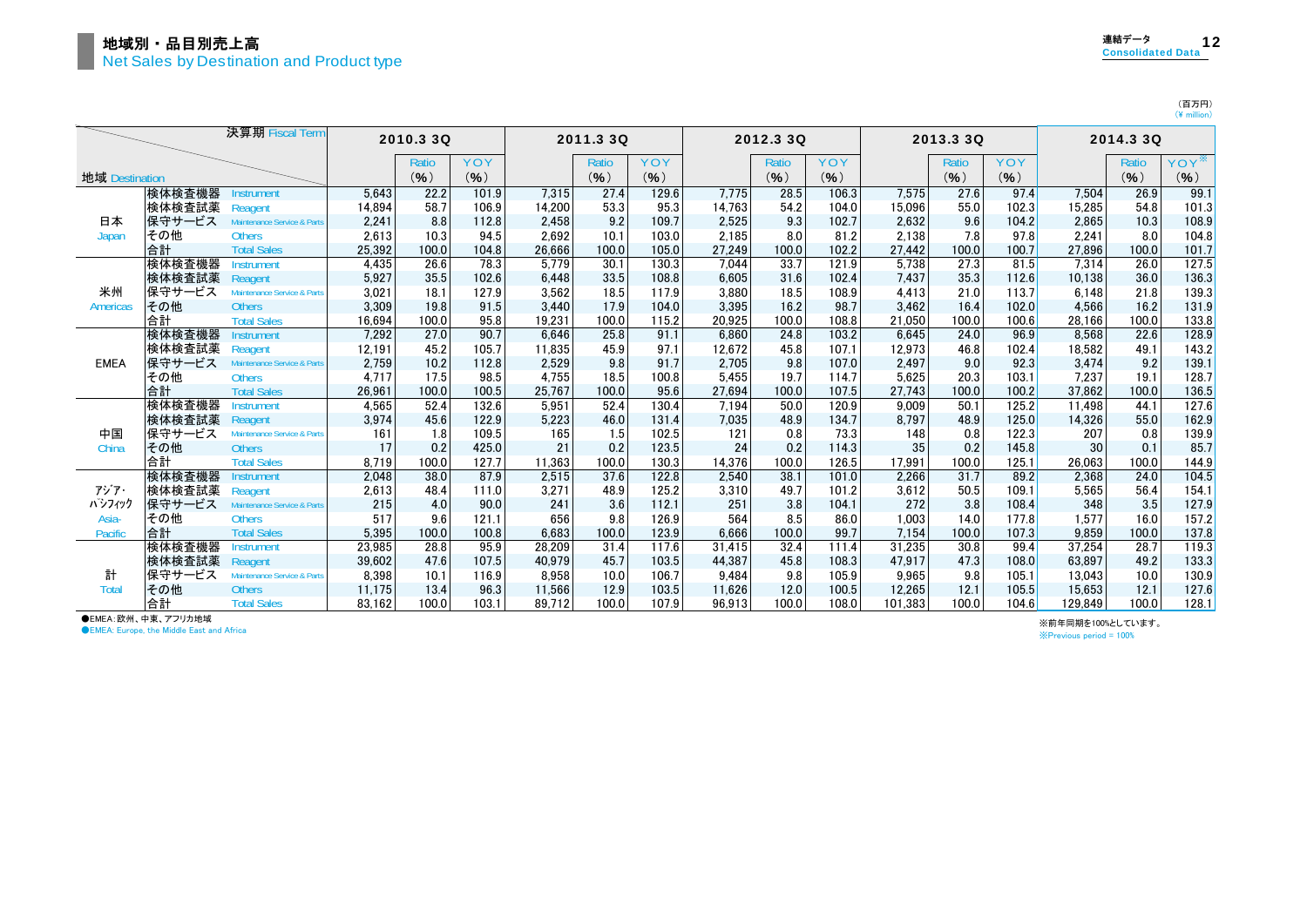|                     |                         |                           |                 |           |           |                 |              |        |                       |           |       |                    |              |         |                   |           |                  | (¥ million)               |
|---------------------|-------------------------|---------------------------|-----------------|-----------|-----------|-----------------|--------------|--------|-----------------------|-----------|-------|--------------------|--------------|---------|-------------------|-----------|------------------|---------------------------|
|                     |                         | 決算期 Fiscal Term           |                 | 2010.3 3Q |           |                 | 2011.3 3Q    |        |                       | 2012.3 3Q |       |                    | 2013.3 3Q    |         |                   | 2014.3 3Q |                  | 2014.3 通期予想<br>(Forecast) |
|                     |                         |                           |                 | Ratio     | YOY       |                 | <b>Ratio</b> | YOY    |                       | Ratio     | YOY   |                    | <b>Ratio</b> | YOY     |                   | Ratio     | YOY <sup>*</sup> |                           |
|                     | 所在地 Geographical Region |                           |                 | $($ % $)$ | $($ % $)$ |                 | (%)          | $($ %) |                       | (%)       | (%)   |                    | (%)          | $(\% )$ |                   | (%)       | (%)              |                           |
|                     | 外部売上高                   | <b>Sales to Customers</b> | 26,650          | 55.4      | 104.2     | 29,188          | 53.1         | 109.5  | 30,029                | 50.2      | 102.9 | 29,449             | 47.6         | 98.1    | 28,724            | 39.2      | 97.5             | 42,100                    |
|                     | 内部売上高                   | Intra-area Transfer       | 21,428          | 44.6      | 87.0      | 25,787          | 46.9         | 120.3  | 29.743                | 49.8      | 115.3 | 32,437             | 52.4         | 109.1   | 44.485            | 60.8      | 137.1            | 60,100                    |
| 日本                  | 売上高 計                   | <b>Total Sales</b>        | 48.079          | 100.0     | 95.8      | 54.975          | 100.0        | 114.3  | 59.772                | 100.0     | 108.7 | 61.887             | 100.0        | 103.5   | 73.209            | 100.0     | 118.3            | 102,200                   |
| Japan               | 営業費用                    | <b>Operating Expenses</b> | 45,850          | 95.4      | 99.3      | 49,659          | 90.3         | 108.3  | 53,366                | 89.3      | 107.5 | 54,096             | 87.4         | 101.4   | 59,671            | 81.5      | 110.3            | 84,300                    |
|                     | 営業利益                    | <b>Operating Income</b>   | 2,228           | 4.6       | 55.1      | 5,316           | 9.7          | 238.6  | 6.406                 | 10.7      | 120.5 | 7,790              | 12.6         | 121.6   | 13.537            | 18.5      | 173.8            | 17,900                    |
|                     | 外部売上高                   | <b>Sales to Customers</b> | 16,590          | 100.0     | 95.4      | 18,364          | 100.0        | 110.7  | 19,736                | 100.0     | 107.5 | 20,405             | 100.0        | 103.4   | 27,349            | 100.0     | 134.0            | 37,300                    |
|                     | 内部売上高                   | Intra-area Transfer       |                 | 0.0       | 700.0     |                 |              | 14.3   |                       |           | 100.0 |                    |              | 100.0   | 4                 | 0.0       | 400.0            |                           |
| 米州                  | 売上高 計                   | <b>Total Sales</b>        | 16,597          | 100.0     | 95.5      | 18,366          | 100.0        | 110.7  | 19.738                | 100.0     | 107.5 | 20.407             | 100.0        | 103.4   | 27,353            | 100.0     | 134.0            | 37,300                    |
| Americas            | 営業費用                    | <b>Operating Expenses</b> | 14,722          | 88.7      | 90.6      | 16,167          | 88.0         | 109.8  | 17,478                | 88.5      | 108.1 | 19,036             | 93.3         | 108.9   | 25,733            | 94.1      | 135.2            | 35,300                    |
|                     | 営業利益                    | <b>Operating Income</b>   | 1.875           | 11.3      | 166.4     | 2,198           | 12.0         | 117.2  | 2.260                 | 11.5      | 102.8 | 1.370              | 6.7          | 60.6    | 1.620             | 5.9       | 118.2            | 2,000                     |
|                     | 外部売上高                   | <b>Sales to Customers</b> | 26,927          | 98.6      | 100.6     | 25,704          | 99.2         | 95.5   | 27,519                | 98.8      | 107.1 | 27,592             | 98.8         | 100.3   | 37.793            | 98.7      | 137.0            | 50,700                    |
|                     | 内部売上高                   | Intra-area Transfer       | 373             | 1.4       | 97.4      | 196             | 0.8          | 52.5   | 338                   | 1.2       | 172.4 | 341                | 1.2          | 100.9   | 497               | 1.3       | 145.7            | 600                       |
| <b>EMEA</b>         | 売上高 計                   | <b>Total Sales</b>        | 27,301          | 100.0     | 100.6     | 25,900          | 100.0        | 94.9   | 27,858                | 100.0     | 107.6 | 27,934             | 100.0        | 100.3   | 38,290            | 100.0     | 137.1            | 51,300                    |
|                     | 営業費用                    | <b>Operating Expenses</b> | 23,427          | 85.8      | 100.2     | 22,335          | 86.2         | 95.3   | 23.960                | 86.0      | 107.3 | 23.741             | 85.0         | 99.1    | 31.776            | 83.0      | 133.8            | 42,800                    |
|                     | 営業利益                    | <b>Operating Income</b>   | 3.873           | 14.2      | 102.8     | 3.564           | 13.8         | 92.0   | 3.897                 | 14.0      | 109.3 | 4.192              | 15.0         | 107.6   | 6.514             | 17.0      | 155.4            | 8,500                     |
|                     | 外部売上高                   | <b>Sales to Customers</b> | 8,719           | 100.0     | 127.7     | 11,363          | 100.0        | 130.3  | 14,376                | 100.0     | 126.5 | 17,988             | 100.0        | 125.1   | 26,054            | 100.0     | 144.8            | 35,300                    |
|                     | 内部売上高                   | Intra-area Transfer       |                 | 0.0       | 75.0      | $\overline{4}$  |              | 133.3  | $\boldsymbol{\Delta}$ |           | 100.0 | 3                  |              | 75.0    | 4                 | 0.0       | 133.3            |                           |
| 中国                  | 売上高 計                   | <b>Total Sales</b>        | 8.722           | 100.0     | 127.6     | 11.368          | 100.0        | 130.3  | 14.380                | 100.0     | 126.5 | 17.992             | 100.0        | 125.1   | 26.059            | 100.0     | 144.8            | 35,300                    |
| China               | 営業費用                    | <b>Operating Expenses</b> | 6,559           | 75.2      | 109.4     | 9,191           | 80.9         | 140.1  | 12,429                | 86.4      | 135.2 | 16,004             | 89.0         | 128.8   | 22,958            | 88.1      | 143.5            | 32,000                    |
|                     | 営業利益                    | <b>Operating Income</b>   | 2,163           | 24.8      | 259.0     | 2,176           | 19.1         | 100.6  | 1,950                 | 13.6      | 89.6  | 1,987              | 11.0         | 101.9   | 3,101             | 11.9      | 156.1            | 3,300                     |
|                     | 外部売上高                   | <b>Sales to Customers</b> | 4.274           | 97.2      | 104.7     | 5.092           | 97.4         | 119.1  | 5.250                 | 98.2      | 103.1 | 5,947              | 98.0         | 113.3   | 9.927             | 98.8      | 166.9            | 14.600                    |
| アジア・                | 内部売上高                   | Intra-area Transfer       | 120             | 2.7       | 86.3      | 134             | 2.6          | 111.7  | 94                    | 1.8       | 70.1  | 118                | 2.0          | 125.5   | 118               | 1.2       | 100.0            | 100                       |
| ハシフィック              | 売上高 計                   | <b>Total Sales</b>        | 4,395           | 100.0     | 104.1     | 5,226           | 100.0        | 118.9  | 5,345                 | 100.0     | 102.3 | 6,066              | 100.0        | 113.5   | 10.045            | 100.0     | 165.6            | 14,700                    |
| Asia-               | 営業費用                    | <b>Operating Expenses</b> | 3.648           | 83.0      | 98.4      | 4.624           | 88.5         | 126.8  | 5.213                 | 97.5      | 112.7 | 5.490              | 90.5         | 105.3   | 8.796             | 87.6      | 160.2            | 13.300                    |
| Pacific             | 営業利益                    | Operating Income          | 747             | 17.0      | 146.2     | 602             | 11.5         | 80.6   | 131                   | 2.5       | 21.8  | 575                | 9.5          | 438.9   | 1.249             | 12.4      | 217.2            | 1,400                     |
|                     | 外部売上高                   | <b>Sales to Customers</b> | 83,162          | 79.1      | 103.1     | 89,712          | 77.4         | 107.9  | 96.913                | 76.3      | 108.0 | 101.383            | 75.5         | 104.6   | 129.849           | 74.2      | 128.1            | 180,000                   |
|                     | 内部売上高                   | Intra-area Transfer       | 21,933          | 20.9      | 87.2      | 26,124          | 22.6         | 119.1  | 30,182                | 23.7      | 115.5 | 32,904             | 24.5         | 109.0   | 45,110            | 25.8      | 137.1            | 60,800                    |
| 計                   | 売上高 計                   | <b>Total Sales</b>        | 105.095         | 100.0     | 99.3      | 115,836         | 100.0        | 110.2  | 127.095               | 100.0     | 109.7 | 134,287            | 100.0        | 105.7   | 174.959           | 100.0     | 130.3            | 240,800                   |
| <b>Total</b>        | 営業費用                    | <b>Operating Expenses</b> | 94,206          | 89.6      | 98.6      | 101,978         | 88.0         | 108.3  | 112.448               | 88.5      | 110.3 | 118,370            | 88.1         | 105.3   | 148.936           | 85.1      | 125.8            | 207,700                   |
|                     | 営業利益                    | <b>Operating Income</b>   | 10.888          | 10.4      | 105.9     | 13,858          | 12.0         | 127.3  | 14.646                | 11.5      | 105.7 | 15,917             | 11.9         | 108.7   | 26,023            | 14.9      | 163.5            | 33,100                    |
|                     | 外部売上高                   | <b>Sales to Customers</b> |                 |           |           |                 |              |        |                       |           |       |                    |              |         |                   |           |                  |                           |
| 消去/                 | 内部売上高                   | Intra-area Transfer       | $\Delta$ 21.933 |           |           | $\Delta$ 26,124 |              |        | $\Delta$ 30.182       |           |       | $\triangle$ 32,904 |              |         | $\Delta$ 45.110   |           |                  | $\triangle$ 60,800        |
| 全社                  | 売上高 計                   | <b>Total Sales</b>        | $\Delta$ 21.933 |           |           | $\Delta$ 26,124 |              |        | $\Delta$ 30.182       |           |       | $\triangle$ 32,904 |              |         | $\Delta$ 45.110   |           |                  | $\triangle$ 60,800        |
| <b>Eliminations</b> | 営業費用                    | <b>Operating Expenses</b> | $\Delta$ 22.176 |           |           | $\Delta$ 25,715 |              |        | $\Delta$ 29,190       |           |       | $\Delta$ 32.179    |              |         | $\Delta$ 41.211   |           |                  | $\Delta$ 57,700           |
| Corporate           | 営業利益                    | <b>Operating Income</b>   | 243             |           |           | $\triangle$ 408 |              |        | $\triangle$ 992       |           |       | $\triangle$ 724    |              |         | $\triangle$ 3.899 |           |                  | $\Delta$ 3,100            |
|                     | 外部売上高                   | <b>Sales to Customers</b> | 83,162          | 100.0     | 103.      | 89,712          | 100.0        | 107.9  | 96,913                | 100.0     | 108.0 | 101,383            | 100.0        | 104.6   | 129,849           | 100.0     | 128.1            | 180,000                   |
|                     | 内部売上高                   | Intra-area Transfer       |                 |           |           |                 |              |        |                       |           |       |                    |              |         |                   |           |                  |                           |
| 連結                  | 売上高 計                   | <b>Total Sales</b>        | 83.162          | 100.0     | 103.1     | 89,712          | 100.0        | 107.9  | 96.913                | 100.0     | 108.0 | 101,383            | 100.0        | 104.6   | 129.849           | 100.0     | 128.1            | 180,000                   |
| Consolidated        | 営業費用                    | <b>Operating Expenses</b> | 72,030          | 86.6      | 102.1     | 76,263          | 85.0         | 105.9  | 83,258                | 85.9      | 109.2 | 86,190             | 85.0         | 103.5   | 107.725           | 83.0      | 125.0            | 150,000                   |
|                     | 営業利益                    | <b>Operating Income</b>   | 11,132          | 13.4      | 110.3     | 13.449          | 15.0         | 120.8  | 13.654                | 14.1      | 101.5 | 15,192             | 15.0         | 111.3   | 22.123            | 17.0      | 145.6            | 30,000                    |

●日本所在地には、モンゴル、アイデックス社向けなどの売上、利益を含みます。

●Sales and Operating Income in Japan include those to Mongolia, IDEXX and other countries.

**OEMEA: Europe, the Middle East and Africa** 

●アジア・パシフィック所在地には、モンゴルの売上、利益を含みません。

● Sales in Asia Pacific exclude Mongolia.

※前年同期を100%としています。 ●通期予想は、2013年11月に修正したものです。

(百万円)

<sup>●</sup>EMEA:欧州、中東、アフリカ地域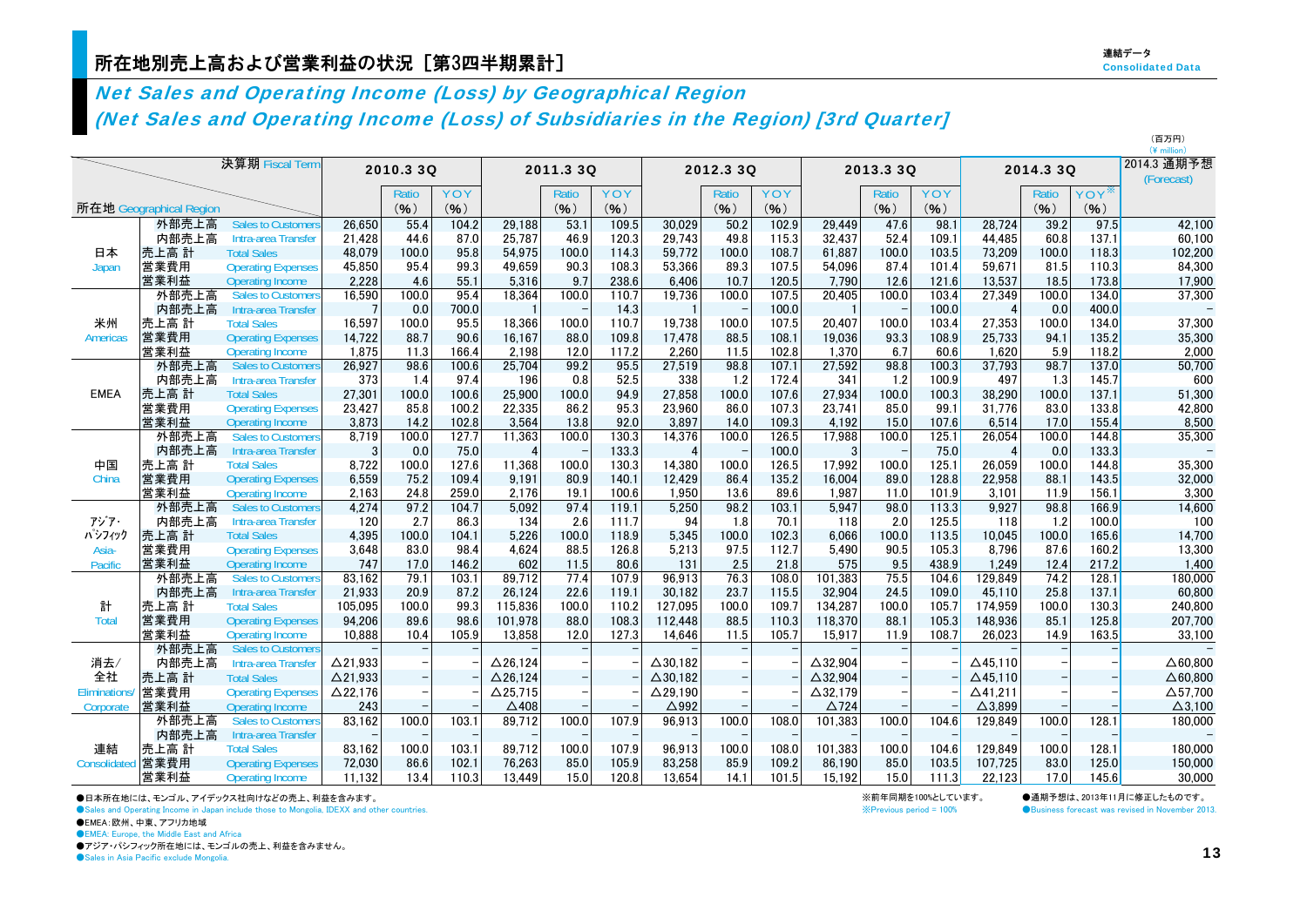## \_<br>|単独デー<u>タ</u> Non-Consolidated Data

## 主要単独財務指標 [第3四半期累計]

## Non-Consolidated Financial Summary [3rd Quarter]

| 項目 Item       |                                                          |       | 決算期 Fiscal Term | 2010.3 3Q | 2011.3 3Q | 2012.3 30 | 2013.3 30 | 2014.3 3Q |
|---------------|----------------------------------------------------------|-------|-----------------|-----------|-----------|-----------|-----------|-----------|
| 売上高           | <b>Net Sales</b>                                         | (百万円) | $(*)$ million)  | 47,383    | 54.059    | 58.942    | 61.193    | 72,453    |
| 営業利益          | <b>Operating Income</b>                                  | (百万円) | $(*)$ million)  | 1,537     | 4.431     | 5.605     | 6,918     | 12.899    |
| 経常利益          | Ordinary Income                                          | (百万円) | $(*)$ million)  | 4,649     | 7,130     | 8.088     | 9.084     | 19,145    |
| 当期純利益         | Net Income                                               | (百万円) | $(*$ million)   | 3,248     | 5.288     | 5.799     | 6,374     | 13,476    |
| 1株当たり配当金      | Cash Divdends per Share                                  | (円)   | $(\ddot{\ast})$ |           |           |           |           |           |
| <うち1株当たり中間配当> | <interim cash="" dividends="" per="" share=""></interim> |       |                 |           |           |           |           |           |
| 1株当たり当期純利益    | Net Income per Share                                     | (円)   | $(\c{4})$       |           |           |           |           |           |
| 自己資本当期純利益率    | Return on Equity [ROE]                                   | (96)  |                 |           |           |           |           |           |
| 売上総利益率        | <b>Gross Profit per Net Sales</b>                        | (96)  |                 | 54.1      | 55.1      | 55.2      | 55.1      | 58.2      |
| 売上高経常利益率      | <b>Ordinary Income per Net Sales</b>                     | (9/6) |                 | 9.8       | 13.2      | 13.7      | 14.8      | 26.4      |
| 売上高当期純利益率     | Net Income per Net Sales                                 | (96)  |                 | 6.9       | 9.8       | 9.8       | 10.4      | 18.6      |

| 項目 Item  |                              |       | 決算期 Fiscal Term   | 2010.3 3Q  | 2011.3 3Q | 2012.3 30 | 2013.3 30            | 2014.3 3Q              |
|----------|------------------------------|-------|-------------------|------------|-----------|-----------|----------------------|------------------------|
| 資本金      | <b>Capital Stock</b>         | (百万円) | $(*)$ million)    | 8.751      | 8.997     | 9.136     | 9.471                | 10.138                 |
| 発行済株式数   | Number of Shares Issued      | (千株)  | (thousand shares) | 51.312.2   | 51.446.1  | 102.991.2 | 103.229.0            | 103.702.2              |
| 純資産      | <b>Net Assets</b>            | (百万円) | $(*)$ million)    | 75.275     | 78.739    | 82.790    | 87.846               | 101,996                |
| 総資産      | <b>Total Assets</b>          | (百万円) | $(*)$ million)    | 99.350     | 100.328   | 105.863   | 112.4881             | 135,508 <mark> </mark> |
| 有利子負債    | Interest-bearing Liabilities | (百万円) | $(*)$ million)    | 6.524      | 2,263     | 3,006     | 2.140                | 8,862                  |
| 自己資本比率   | <b>Equity Ratio</b>          | (96)  |                   | 75.1       | 77.91     | 77.7      | 77.7                 | 75.0                   |
| 1株当たり純資産 | Net Assets per Share         | (円)   | (¥)               | ا456.46. ا | 1.521.74  | 800.07    | 848.55               | 981.97                 |
| 従業員数     | <b>Number of Employees</b>   |       |                   | .622       | ا 653. ا  | .777      | 1.843 <mark> </mark> | ,908                   |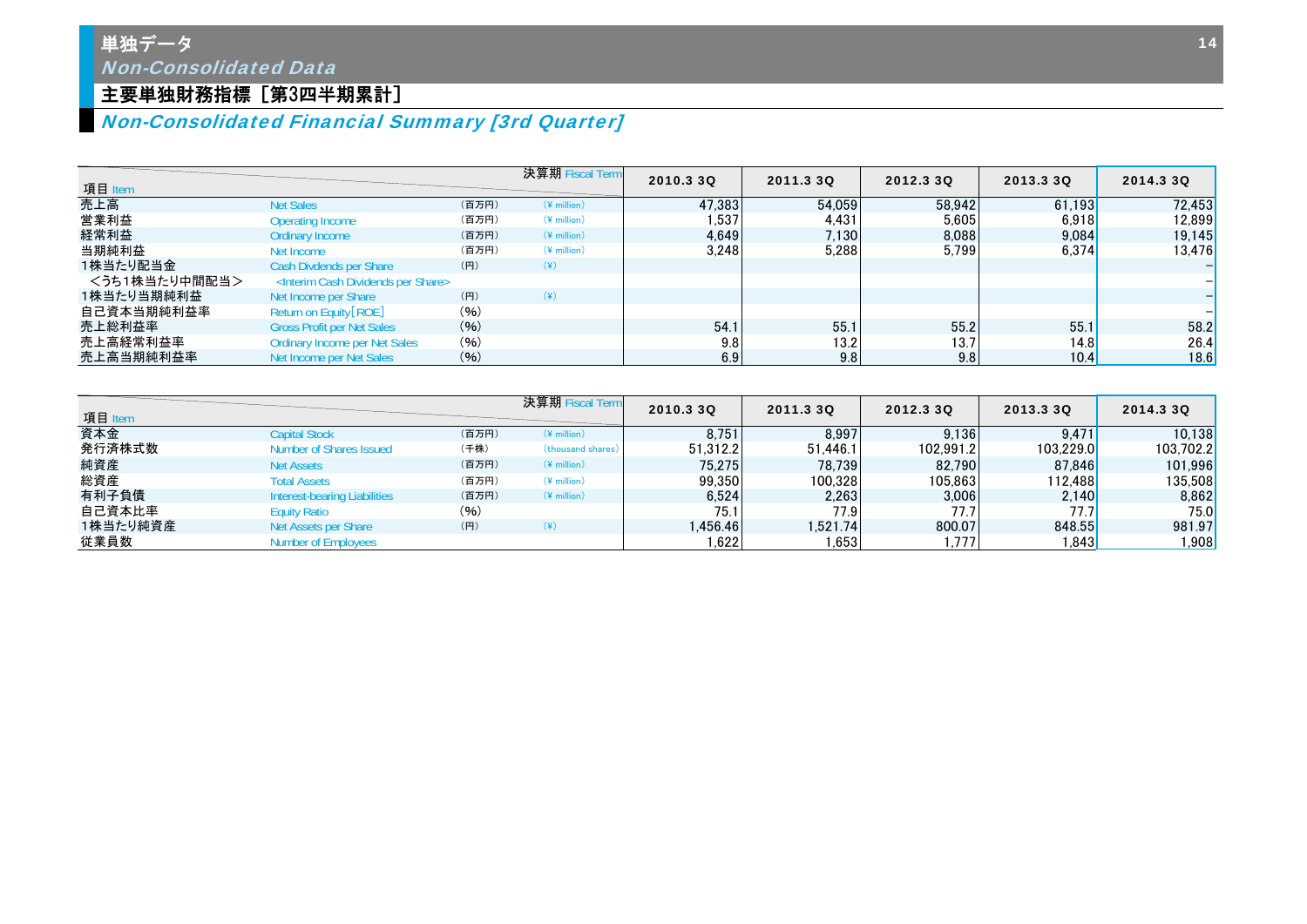#### 株式情報

Stock Information

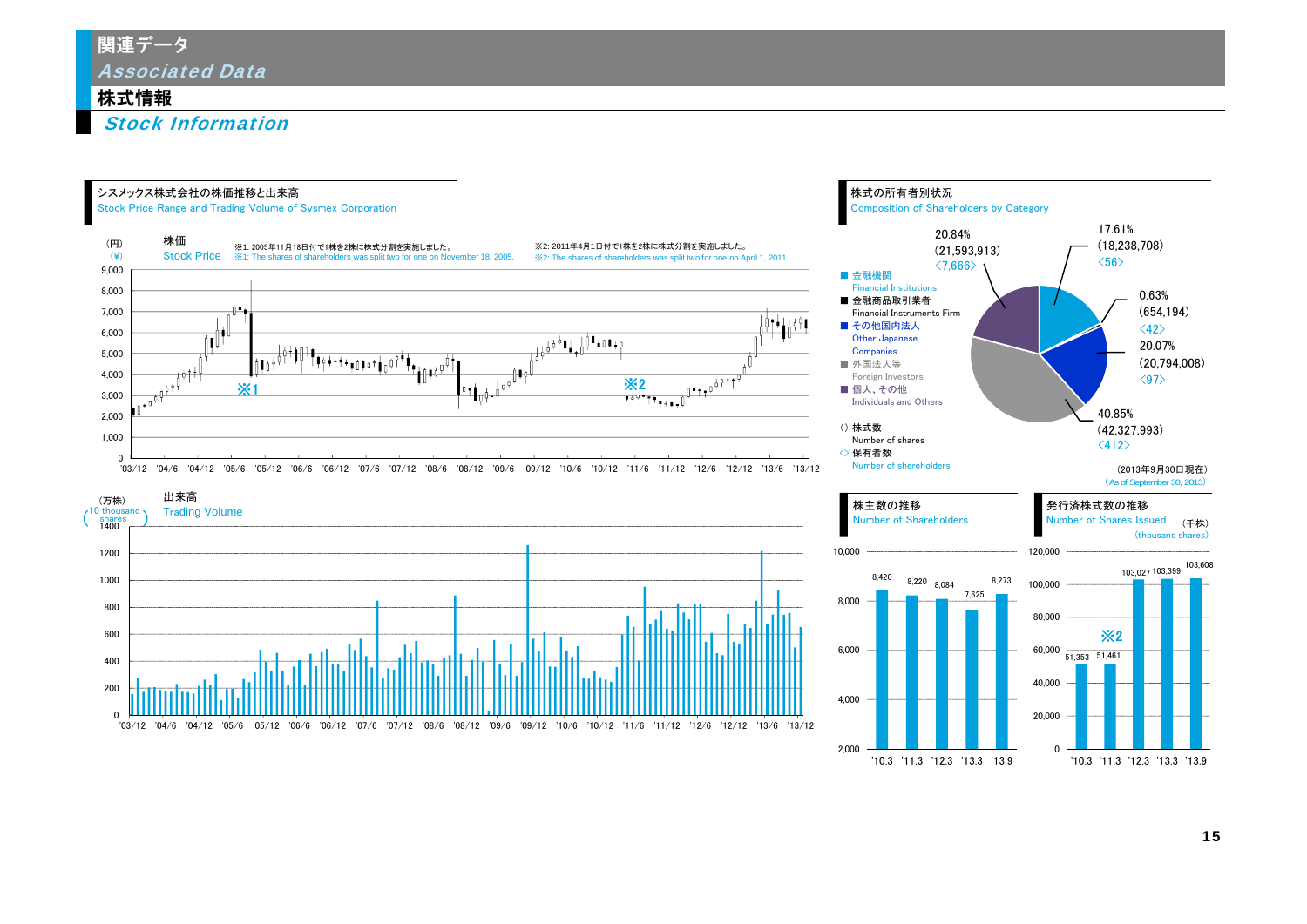| シスメックス株式会社<br><b>Sysmex Corporation</b>       |                                                                                                       | 主な事業内容                       | 開発·製造·販売·輸出入                                                                                                               |                                      | 臨床検査機器、検査用試薬ならびに関連ソフトウェアなどの                     |  |  |  |
|-----------------------------------------------|-------------------------------------------------------------------------------------------------------|------------------------------|----------------------------------------------------------------------------------------------------------------------------|--------------------------------------|-------------------------------------------------|--|--|--|
| 本社所在地<br><b>Address of Head Office</b>        | 〒651-0073 兵庫県神戸市中央区脇浜海岸通1丁目5番1号<br>1-5-1, Wakinohama-Kaigandori, Chuo-ku, Kobe, Hyogo 651-0073, Japan | <b>Main Line of Business</b> | Development, manufacture, sales, import and export of diagnostics<br>instruments and reagents, and related software        |                                      |                                                 |  |  |  |
| 電話番号 Telephone<br>A X Facsimile<br>F          | $(078)$ 265-0500<br>(代表)<br>$(078)$ 265-0524                                                          | 主な販売先                        | 国立病院、一般病院、大学、研究所、その他医療機関                                                                                                   |                                      |                                                 |  |  |  |
| 設立年月日<br>Date of Establishment                | 昭和43年2月20日<br>February 20, 1968                                                                       | <b>Customers</b>             | National and public hospitals, general hospitals,<br>and other medical institutions, universities, and research institutes |                                      |                                                 |  |  |  |
| 資本金<br>Paid-in Capital                        | (千円)<br>10, 138, 212<br>(¥ thousand)                                                                  |                              | 本社<br><b>Head Office</b>                                                                                                   | 仙台支店<br>Sendai Branch                | 新潟営業所<br>Niigata Sales Office                   |  |  |  |
|                                               | 2, 232 名 (単独/Non-Consolidated)<br>6.164名 (連結/Consolidated)                                            |                              | 東京支社<br><b>Tokyo Office</b>                                                                                                | 北関東支店<br>Kita Kanto Branch           | 千葉営業所<br>Chiba Sales Office                     |  |  |  |
| 従業員数<br><b>Number of Employees</b>            | ※嘱託及びパートタイマーなどを含む<br><b>X</b> Including part-time employee                                            |                              | テクノパーク<br>Technopark                                                                                                       | 東京支店<br><b>Tokyo Branch</b>          | 静岡営業所<br><b>Shizuoka Sales Office</b>           |  |  |  |
|                                               | $39.6$ 才<br>従業員平均年齢<br>average age<br>従業員平均勤続年数 average years of employment 11.1 年                    |                              | ソリューションセンター<br><b>Solution Center</b>                                                                                      | 名古屋支店<br>Nagoya Branch               | 金沢営業所<br>Kanazawa Sales Office                  |  |  |  |
| 発行済株式総数                                       | 103, 702 千株                                                                                           |                              | 加古川工場<br>Kakogawa Factory                                                                                                  | 大阪支店<br><b>Osaka Branch</b>          | 京都営業所<br><b>Kyoto Sales Office</b>              |  |  |  |
| Number of Shares Issued                       | (thousand shares)                                                                                     | 事業所<br><b>Offices</b>        | 研究開発センター<br><b>R&amp;D Center</b>                                                                                          | 広島支店<br>Hiroshima Branch             | 神戸営業所<br><b>Kobe Sales Office</b>               |  |  |  |
| 決算期<br><b>Settlement Day</b>                  | 3月31日<br>March 31                                                                                     |                              | タンパク質開発センター<br><b>Protein Development Center</b>                                                                           | 福岡支店<br>Fukuoka Branch               | 高松営業所<br><b>Takamatsu Sales Office</b>          |  |  |  |
|                                               |                                                                                                       |                              |                                                                                                                            | 札幌営業所<br><b>Sapporo Sales Office</b> | 岡山営業所<br>Okayama Sales Office                   |  |  |  |
| 上場市場<br><b>Stock Listings</b>                 | 東京証券取引所市場第一部<br><b>Tokyo Stock Exchange, First Section</b>                                            |                              |                                                                                                                            | 盛岡営業所<br>Morioka Sales Office        | 鹿児島営業所<br>Kagoshima Sales Office                |  |  |  |
| 証券コードNo.<br><b>Stock Exchange Code Number</b> | 6869                                                                                                  |                              |                                                                                                                            | 長野営業所<br>Nagano Sales Office         | 首都圏サービスセンター<br>Metropolitan Area Service Center |  |  |  |

(2013年12月31日現在) (As of December 31, 2013)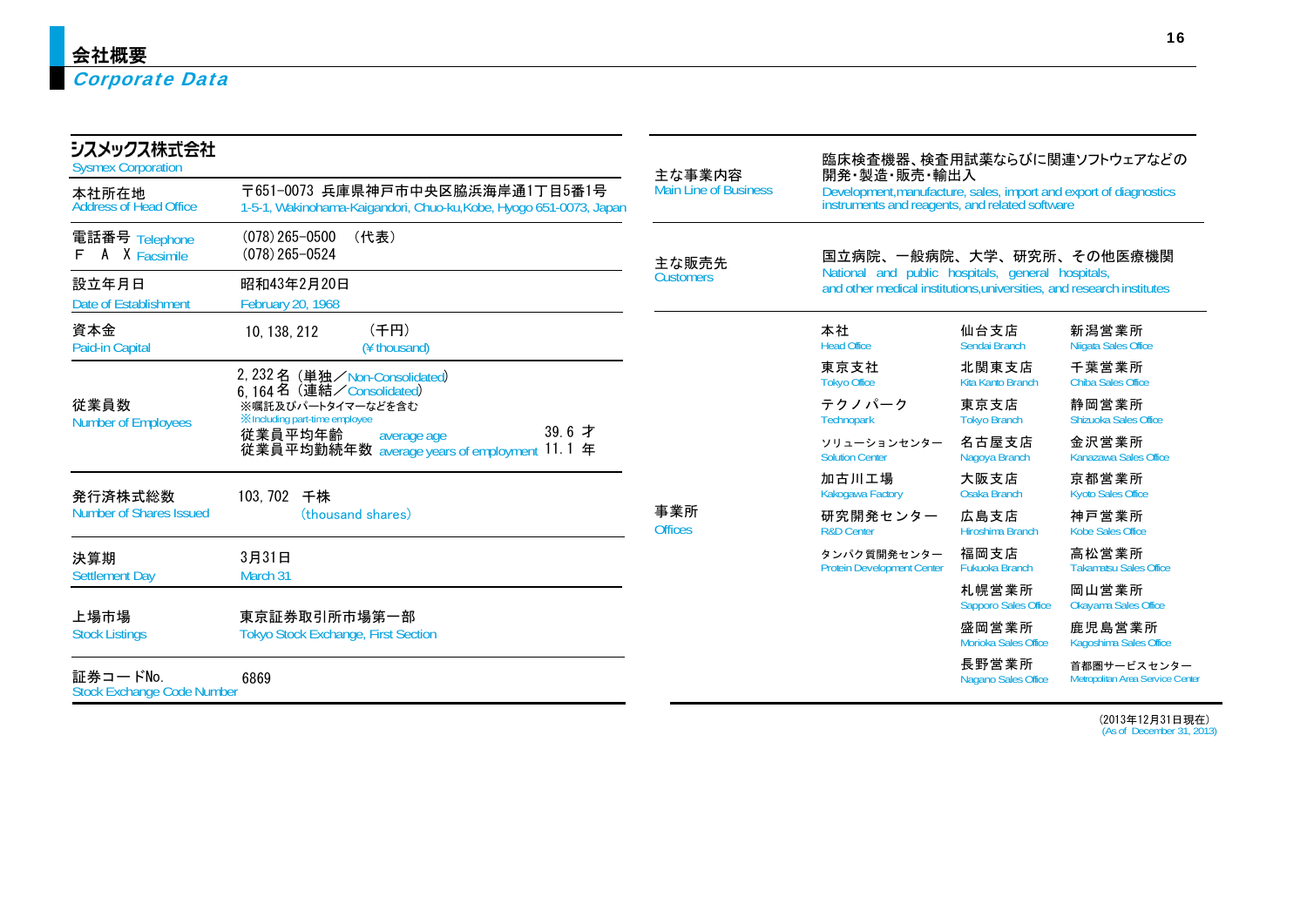## 連結子会社および関連会社

#### Consolidated Subsidiaries and Affiliates

(2013年12月31日現在) (As of December 31, 2013)

|                                             | 会社名<br><b>Corporate Name</b>               |           | 所在地<br>Location     | グループ出資比率<br><b>Equity Qwnership</b><br>by Group |
|---------------------------------------------|--------------------------------------------|-----------|---------------------|-------------------------------------------------|
| シスメックス国際試薬株式会社                              | Sysmex International Reagents Co., Ltd.    | 日本        | Japan               | 100                                             |
| シスメックスRA株式会社                                | Sysmex RA Co., Ltd.                        | 日本        | Japan               | 100                                             |
| シスメックスメディカ株式会社                              | Sysmex Medica Co., Ltd.                    | 日本        | Japan               | 100                                             |
| シスメックスTMC株式会社                               | Sysmex TMC Co., Ltd.                       | 日本        | Japan               | 100                                             |
| シスメックスCNA株式会社                               | Sysmex CNA Co., Ltd.                       | 日本        | Japan               | 100                                             |
| シスメックスビジネスサポート株式会社                          | Sysmex Business Support Co., Ltd.          | 日本        | Japan               | 100                                             |
| シスメックス・ビオメリュー株式会社*                          | Sysmex bioMérieux Co., Ltd.*               | 日本        | Japan               | 34                                              |
| KIFMEC特定目的会社*                               | KIFMEC Specific Purpose Co.*               | 日本        | Japan               | 44.2                                            |
| 株式会社メディカロイド                                 | <b>Medicaroid Corporation</b>              | 日本        | Japan               | 50                                              |
| Sysmex America, Inc.                        |                                            | 米国        | U.S.A.              | 100                                             |
| Sysmex Reagents America, Inc.               |                                            | 米国        | U.S.A.              | 100                                             |
| Sysmex Canada, Inc.                         |                                            | カナダ       | Canada              | 100                                             |
| Sysmex do Brasil Industria e Comercio Ltda. |                                            | ブラジル      | <b>Brazil</b>       | 100                                             |
| 他2社                                         |                                            |           |                     |                                                 |
| Sysmex Europe GmbH                          |                                            | ドイツ       | Germany             | 100                                             |
| Sysmex Deutschland GmbH                     |                                            | ドイツ       | Germany             | 100                                             |
| <b>Sysmex UK Limited</b>                    |                                            | 英国        | U.K.                | 100                                             |
| Sysmex France S.A.S.                        |                                            | フランス      | France              | 100                                             |
| Sysmex Espana S.L.                          |                                            | スペイン      | <b>Spain</b>        | 100                                             |
| Sysmex Polska Sp.z o.o.                     |                                            | ポーランド     | Poland              | 100                                             |
| Sysmex Middle East FZ-LLC                   |                                            | :アラブ首長国連邦 | <b>UAE</b>          | 100                                             |
| Sysmex South Africa (Pty) Ltd.              |                                            | 南アフリカ     | <b>South Africa</b> | 100                                             |
| 他24社                                        |                                            |           |                     |                                                 |
| 希森美康医用電子(上海)有限公司                            | Sysmex Shanghai Ltd.                       | 中国        | China               | 100                                             |
| 済南希森美康医用電子有限公司                              | Jinan Sysmex Medical Electronics Co., Ltd. | 中国        | China               | 100                                             |
| 希森美康香港有限公司                                  | <b>Sysmex Hong Kong Limited</b>            | 中国        | China               | 100                                             |
| 希森美康生物科技(無錫)有限公司                            | Sysmex Wuxi Co., Ltd.                      | 中国        | China               | 100                                             |
| Sysmex Asia Pacific Pte Ltd.                |                                            | シンガポール    | Singapore           | 100                                             |
| Sysmex (Malaysia) Sdn Bhd                   |                                            | マレーシア     | Malaysia            | 100                                             |
| Sysmex (Thailand) Co., Ltd.                 |                                            | タイ        | <b>Thailand</b>     | 100                                             |
| PT. Sysmex Indnesia                         |                                            | インドネシア    | Indonesia           | 100                                             |
| Sysmex Vietnam Company Limited              |                                            | ベトナム      | Vietnam             | 100                                             |
| Sysmex Transasia Services Pvt. Ltd.         |                                            | インド       | India               | 51                                              |
| Sysmex TAIWAN Co., Ltd.                     |                                            | 台湾        | <b>Taiwan</b>       | 100                                             |
| <b>Sysmex New Zealand Limited</b>           |                                            | ニュージーランド  | <b>New Zealand</b>  | 100                                             |
| 他4社                                         |                                            | * 持分法滴用会社 |                     |                                                 |